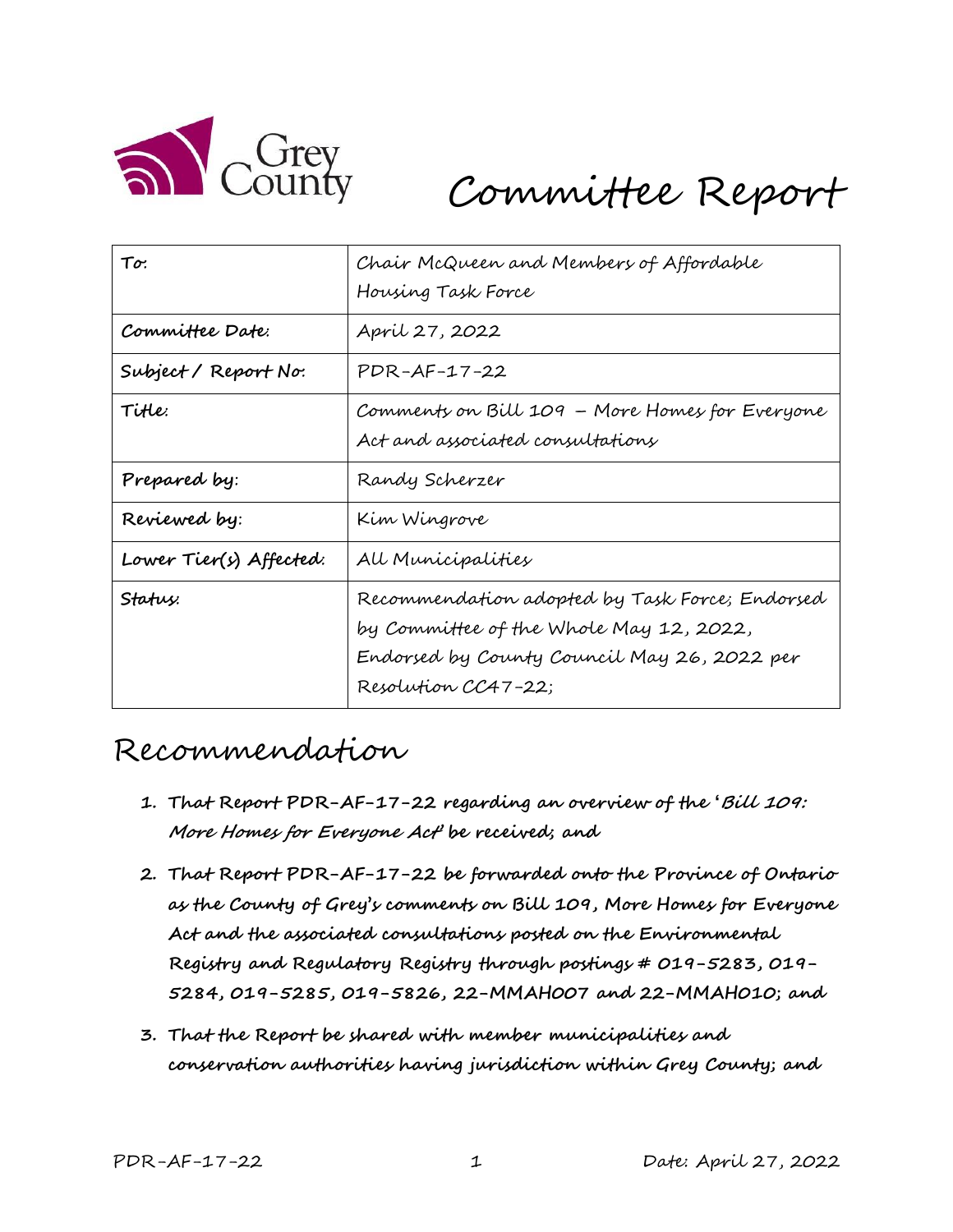**4. That staff be authorized to proceed prior to County Council approval as per Section 25.6(b) of Procedural By-law 5003-18.**

# Executive Summary

The Province recently released proposed legislative changes under '*Bill 109: More Homes for Everyone Act'* and were seeking comments by April 29, 2022. Bill 109 received Royal Assent on April 14, 2022 which was part way through the consultation period. Bill 109 has made several amendments to the Planning Act as well as several other pieces of legislation. Although Bill 109 has already passed, the Province appears to still be consulting on several associated topics including recommendations on how to deliver gentle density and support multigenerational communities, how best to support not-for-profit housing providers, as well as addressing housing needs in rural and northern communities. This Report provides a summary of Bill 109 and some recommended comments regarding the changes to the Planning Act, proposed regulation changes to the Development Charges Act, and on the associated consultations.

# Background and Discussion

The Province established the Provincial Housing Affordability Task Force in

2021 to recommend measures to increase the supply of market housing in

Ontario. The Provincial Affordable Housing Task Force released their [report](https://files.ontario.ca/mmah-housing-affordability-task-force-report-en-2022-02-07-v2.pdf) earlier this year

and made a number of recommendations for the Province to consider. In response to those recommendations, the Province released some proposed initial legislation changes through Bill 109, More Homes for Everyone Act on March 30, 2022. The proposed Bill was posted on the Environmental Registry and the Province was seeking comments by April 29, 2022. On April 14, 2022, Bill 109 received Royal Assent and therefore the initial proposed legislation changes have now been approved.

The approved Bill has made changes to the Development Charges Act, the Planning Act, as well as several other pieces of legislation. In addition to the legislation changes, the Province appears to still be seeking feedback on several other matters that have been posted on the ERO including;

- Seeking feedback on Housing needs in rural and northern municipalities
- Consulting on opportunities to increase missing middle housing and gentle density, including support for multigenerational housing
- Seeking input on the barriers faced by not-for-profit developers and providers and how to make it easier for non-profits to build and repair housing

The government has also indicated that they will be establishing a Housing Supply Working Group to monitor progress and support improvements to the annual housing supply action plans.

This report provides a summary of the key changes made to the Development Charges Act and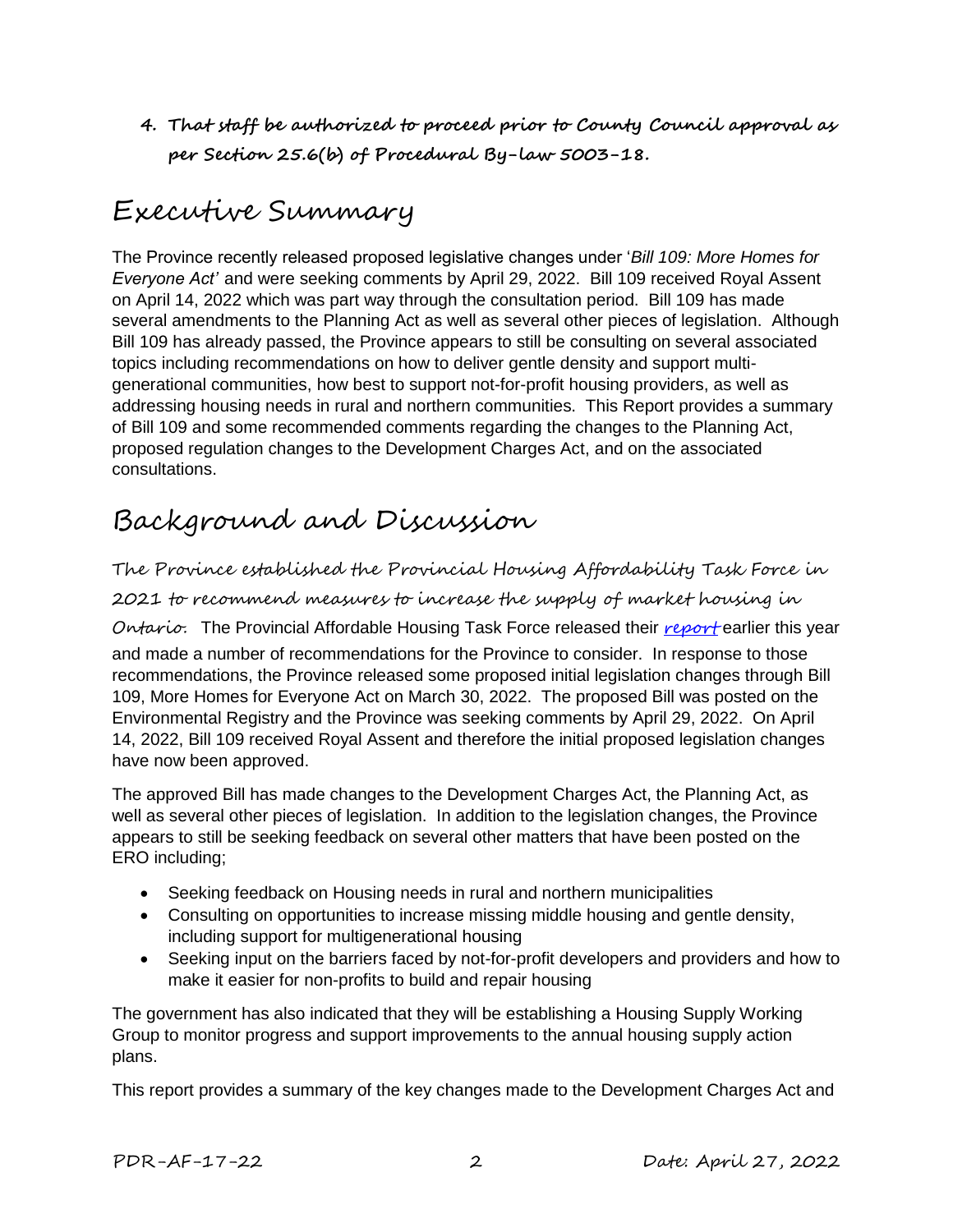the Planning Act and also provides some comments/feedback on the other matters the Province is still seeking feedback on.

## Changes to the Development Charges Act, 1997

The Province is proposing regulation changes to O. Reg 82/98 of the Development Charges Act which will require 'a municipal treasurer, in their annual treasurer's statement, to set out whether the municipality still anticipates incurring the capital costs projected in the municipality's Development Charge (DC) background study for a given service. If not, an estimate of the anticipated variance from that projection would be provided along with an explanation for it'.

County Staff Comments: Municipal Finance Officers Association had noted in their comments that the challenge is understanding what the terms "variance" and "service" mean. If the terms require detailed analyses, such as specific project timing or cost changes for each capital project identified in the DC Background Study then this could increase the reporting burden for municipalities dramatically. However, if the terminology is simply interpreted that only a high-level statement is required on whether or not funds have been used over the course of any given year, then this should be achievable. Such a statement could indicate whether municipalities are raising or spending DC funds slower or faster than anticipated, based on the level of growth happening versus what was projected in the DC Background Study. County staff plan to interpret this terminology at a high-level and therefore provide general analysis as part of the annual treasurer's statement. Any variances or service changes to capital projects required to support growth are reviewed at the time of a DC Review which is required to be completed every 5 years.

# Changes to the Planning Act

The Province has made several changes to the Planning Act, including changes to site plan application approvals, zoning approvals, plan of subdivision approvals and the creation on a new Community Infrastructure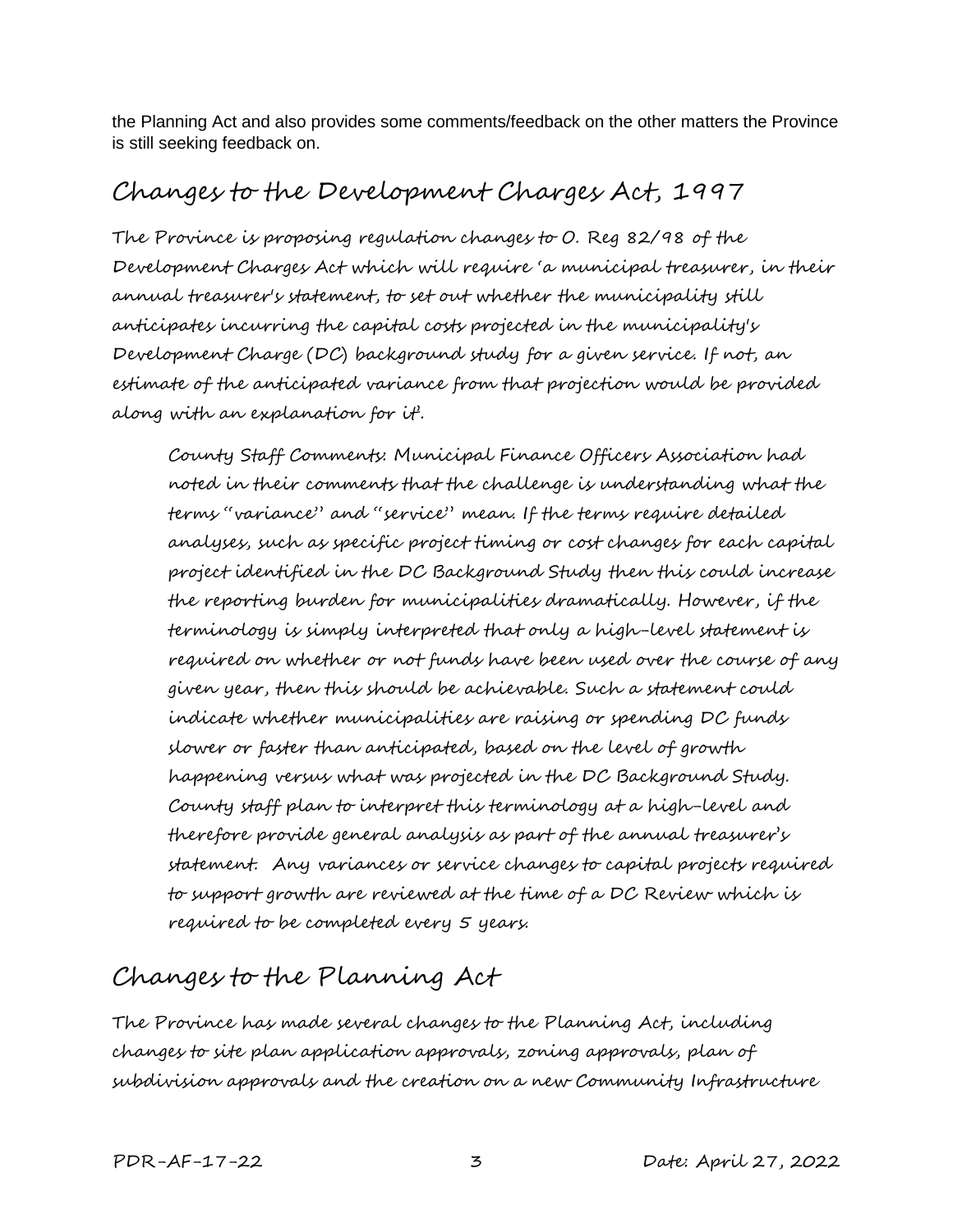and Housing Accelerator (CIHA) tool. The following is a summary of the changes including staff comments.

## Site Plan Approval Changes

The following changes have been made by the Province to the site plan approval provisions under the Planning Act:

- 1. Requiring municipalities to appoint an officer, employee or agent of the municipality to make decisions on site plan applications made on or after July 1, 2022
- 2. Extending site plan application review from 30 to 60 days
- 3. Establishing regulation-making authority to prescribe complete application requirements for site plan applications, with recourse if a site plan application has not been deemed complete within 30 days of acceptance by the municipality
- 4. Requiring municipalities to partially refund site plan application fees to applicants who do not receive a decision within the 60-day timeframe and on a graduated basis thereafter for applications made on or after January 1, 2023
	- o 50% of the total application fee if decision not made within 60 days
	- o 75% of the total application fee if decision not made within 90 days
	- o 100% of the total application fee if decision not made within 120 days

#### County Staff Comments:

1. With respect to requiring decisions of site plan applications to be made at the staff level for applications made on or after July 1, 2022, County staff generally see this change as a positive change. This change aligns with the suggested planning process improvements highlighted in [Report PDR-CW-07-22](https://docs.grey.ca/share/public?nodeRef=workspace://SpacesStore/606faf54-c296-41ed-9a46-aa6cef1f8b10) in order to help streamline the overall development process. Site plan approval is a planning tool that a municipality can use to evaluate certain site elements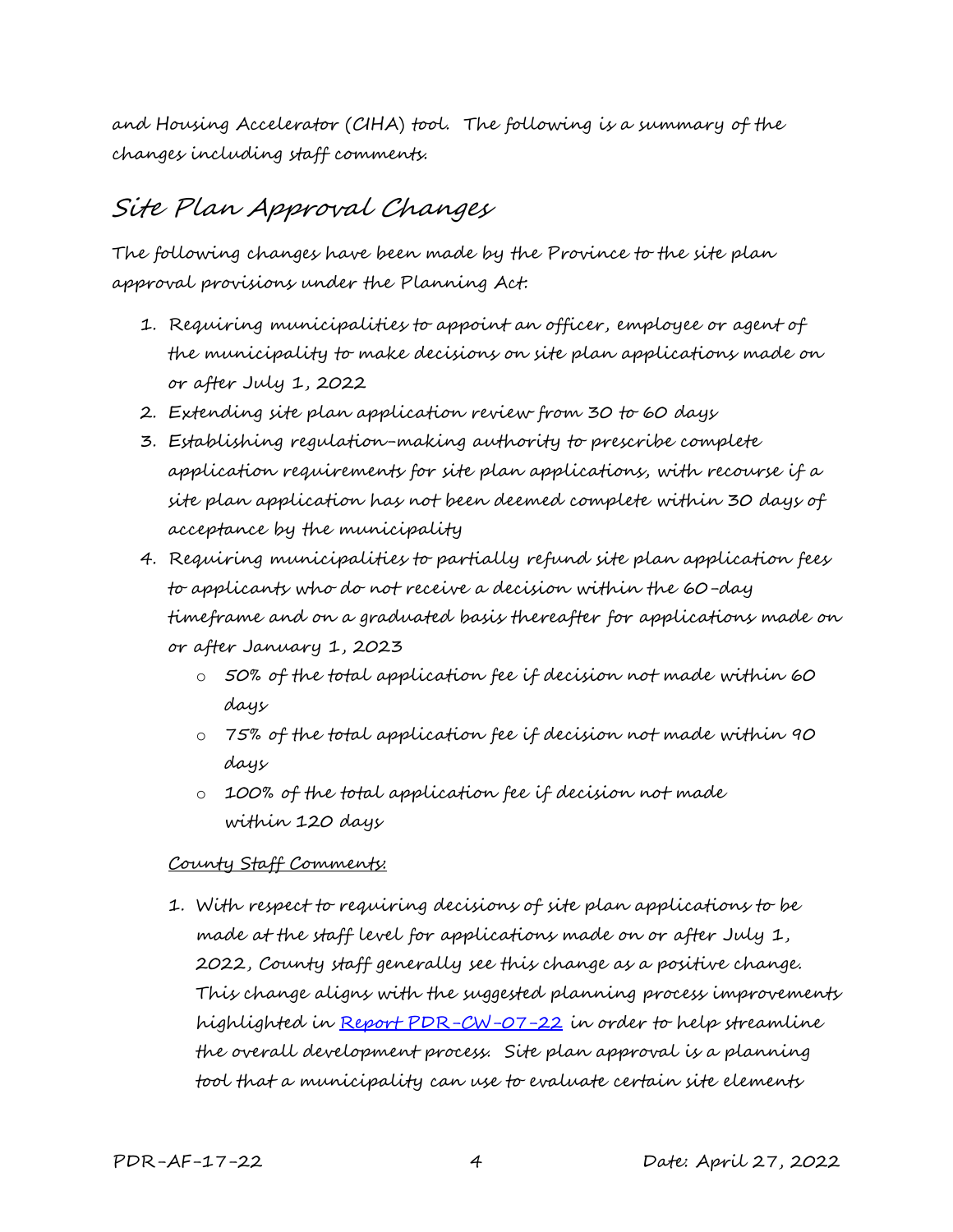associated with a development including walkways, parking areas, landscaping, lighting, drainage, or exterior design. It is essentially a technical exercise that ensures that the official plan policies and zoning by-law provisions that have been established by Council are adhered to. Municipalities are limited to what can be requested and reviewed as part of the site plan application approval process and appeals are limited to the applicant only. Therefore, it is important to ensure that official plan policies and zoning by-laws are updated on a regular basis to reflect the community's vision for how a municipality would like to see their communities develop out. The official plan policies and zoning by-law provisions guide and shape what is permitted on any given property and identify the provisions that the site plan application must adhere to. Municipal planning staff would then ensure that the site plan application adheres to the official plan policies and zoning provisions through the site plan review and approval process.

- 2. County staff support the extension of site plan review from 30 days to 60 days as this provides further time for municipalities to review and approve a site plan application. This will allow municipalities additional time to receive any additional comments from various agencies including the County, especially if the development is adjacent to a County Road.
- 3. With respect to regulating complete application requirements for site plan applications, County staff have not seen what the Province is proposing and therefore it is difficult to comment at this time. As noted earlier, the site plan application process is meant to ensure that a development is adhering to the current official plan and zoning provisions. If the Minister establishes limited complete application requirements for site plan applications, then municipalities may want to apply holding zones on specific properties if they feel that additional information would be required in order to develop specific properties. The holding provisions could outline the specific technical requirements that a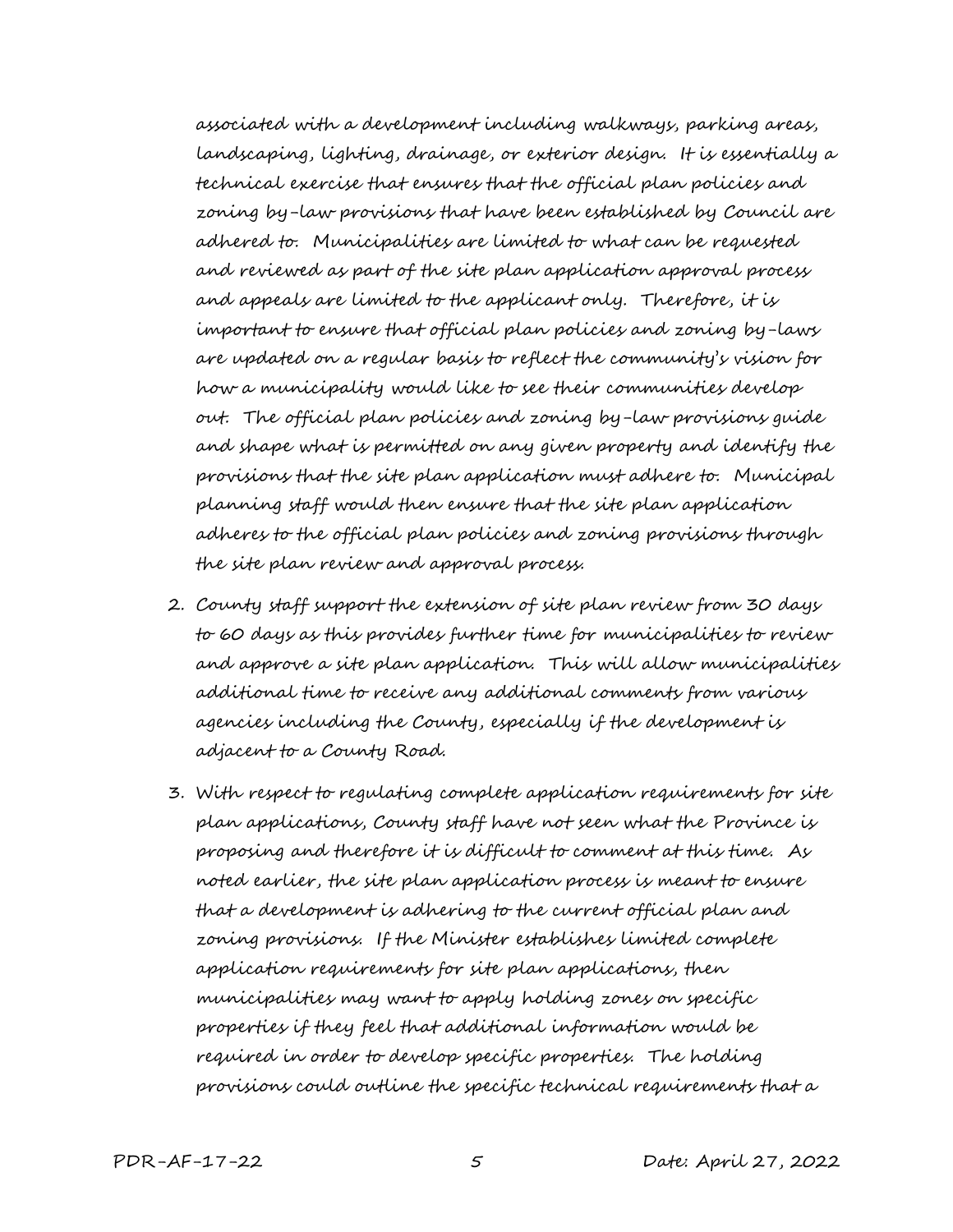municipality may still require for a given property. Municipalities could also outline further technical requirements through site plan conditions or through the site plan agreement. As noted previously, it is also important that zoning by-laws are regularly updated to ensure that the zones and permitted uses reflect the community's vision and that infrastructure is available to support development on the subject lands.

4. With respect to the changes requiring municipalities to refund part or all of the application fees if a decision is not made within the required timeframes, County staff are concerned that these changes unfairly penalize municipalities for not approving applications. The planning approval process involves a number of stakeholders including the municipality (approval authority), the applicant, the community, as well as external agencies (e.g. conservation authorities), peer reviewers, and provincial ministries. The municipality relies on comments from all these stakeholders in order to render a decision on a site plan application. If comments are not received on time, or if several revisions to the site plan are required in order to address comments, then this could cause delays in approving a site plan application that could be beyond the control of a municipality. For example, if a municipality requires additional engineering from the proponent's engineer or a peer reviewer after the initial site submission, and it takes a while to receive the additional engineering, then it leaves very little time left for municipal review and a decision. Therefore, it is unfair to penalize a municipality on application revenue for matters that may be beyond the control of a municipality.

Application revenue is utilized by a municipality to offset administrative expenses associated with processing and reviewing applications and therefore if a municipality is required to refund application fees, then this could leave a municipality short funds to offset these administrative expenses. Municipalities would then need to offset these administrative expenses using other funding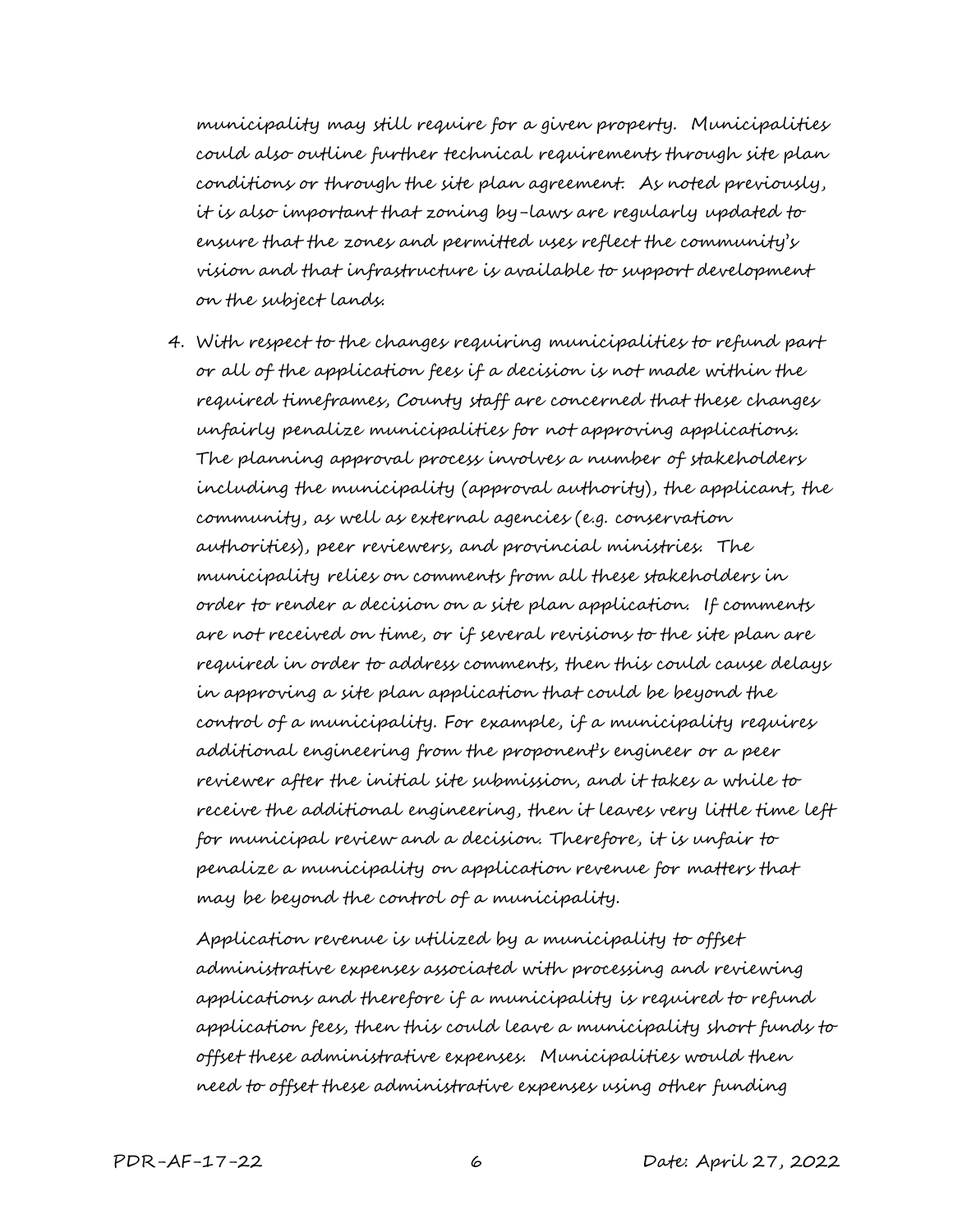sources including through the tax levy which means that existing taxpayers may be responsible for funding expenses associated with proposed developments.

Other approvals from agencies and provincial ministries may also be required for a proposed development such as conservation authority permits, County approvals (e.g. entrance permits for a County road), or provincial approvals (e.g. MTO approvals, MECP approvals, etc.) which can all lead to potential delays in getting more homes built. If the Province is wanting to expedite homes being built, then they should analyse the entire planning process and find opportunities for creating efficiencies which should include finding efficiencies in provincial approval processes rather than just 'pinning' the responsibility for the housing shortage on municipalities.

As municipalities rely on these application fees to offset administration expenses, municipalities may look to overinflate their application fees to offset the penalties being applied by the Bill 109 changes. This would penalize applicants who submit comprehensive and complete applications from the onset as they would be paying the same application fees as an applicant who does not submit a comprehensive and complete application submission. Municipalities may also need to increase staff resources in order to review and process planning applications within the timelines to avoid potential penalties. Municipalities are finding it challenging to fill existing staff vacancies, let alone trying to add more additional qualified staff and therefore adding additional staff resources at this time may be very challenging.

Municipalities may also need to explore options for being more stringent on not deeming an application complete unless a full and comprehensive application package has been submitted. This could include the requirement for applicants to do a comprehensive presubmission consultation with agencies and stakeholders prior to application submission to avoid the need to have multiple site plan submissions and in order to ensure that the Planning Act timelines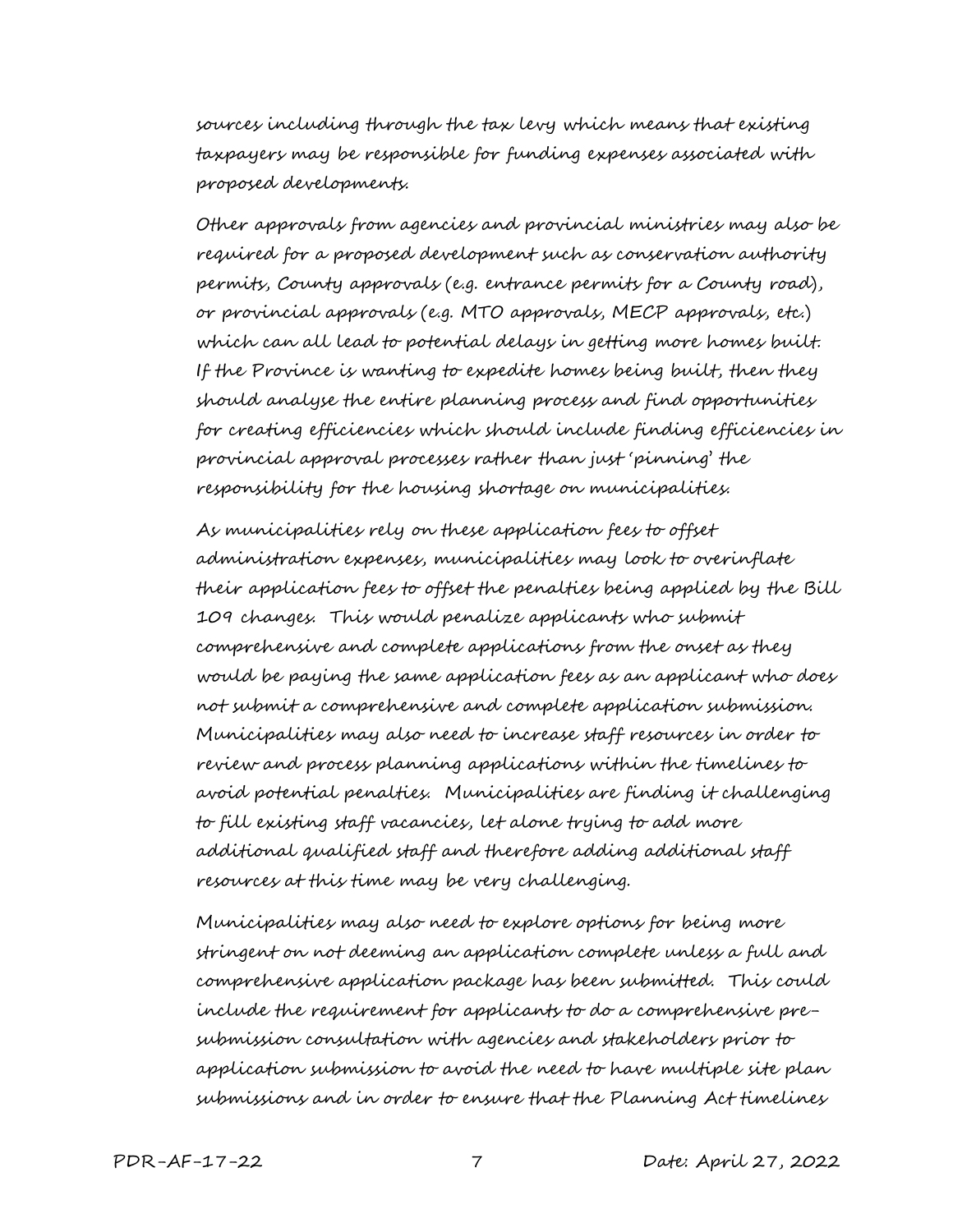can be adhered to without triggering timelines to refund fees. This would switch the onus on the applicant to ensure that all the necessary consultation has been completed prior to actually submitting an application. Requiring a comprehensive application submission may be difficult however if the Province decides to regulate complete application requirements as per the Bill 109 changes.

For site plan applications adjacent to a County Road, the Planning Act requires that municipalities not issue a decision on a site plan application 'until the upper-tier municipality has been advised of the proposed development and afforded a reasonable opportunity to require the owner of the land' to provide things like road widenings, turning lanes, parking lanes, etc. and enter into agreements with the applicant to provide them. Although County staff will endeavor to work with municipalities and applicants regarding the above matters within the prescribed timeframes to avoid application fee penalties, there may be times where meeting these timelines may not be possible. If municipalities can require applicants to do a comprehensive pre-submission consultation with the County prior to application submission as noted above, then this will help to provide the County with a 'reasonable opportunity' to address the County road related matters within the prescribed timeframes.

The application fee penalties may also result in slowing down homes being built because if a municipality does not have all the information required to make a decision, then they may choose to refuse the application prior to the penalty timelines kicking in. This would cause the applicant to either appeal the refusal to the Ontario Land Tribunal which could take several months to a year to get approved, or the applicant would need to reapply and start the process over again. These two potential outcomes defeat the purpose of what the Province is trying to achieve with Bill 109 and in fact will cause further delays in getting more homes built. The preferred alternative is to allow municipalities the flexibility to work with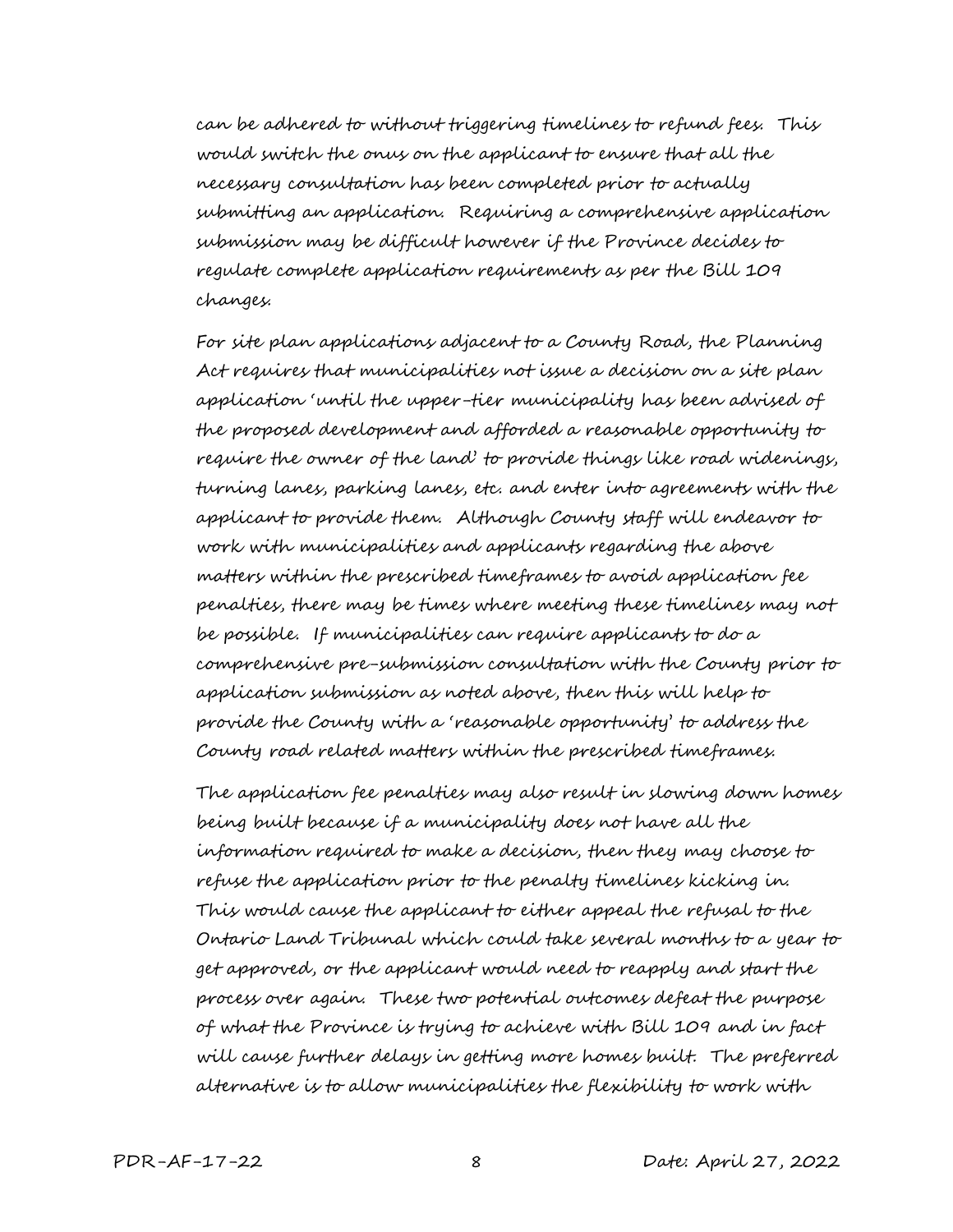the applicant and other stakeholders on what is typically an iterative process that usually results in a positive outcome for all versus wasting additional time and resources through a lengthy OLT process or by causing the Applicant to continuously reapply until they have a comprehensive application submission. Rather than penalize municipalities, it might be more beneficial to instead offer discounts to applicants as an incentive to submit comprehensive applications from the beginning that don't require revised submissions.

County staff therefore recommend that the Province pass further legislation to remove the application fee penalties imposed by Bill 109 because these penalties will have the opposite effect that the Province is trying to achieve. These measures also unfairly penalize municipalities and seems to indicate that municipalities are the core cause for the housing shortage when in fact the housing shortage is caused by many factors including delays in other approvals including provincial ministries as well as market forces and workforce/supply shortages that are beyond the control of a municipality.

### Zoning Changes

Bill 109 requires municipalities to refund zoning by-law amendment fees if they fail to make a decision within prescribed timeframes. These new provisions would apply to zoning amendment applications submitted after January 1, 2023 and would be refunded on a graduated basis similar to site plan applications as follows:

- 50% if decision not made within 90 days (or 120 days if concurrent with an official plan amendment application) from the date of complete application and fee received
- 75% if decision not made within 150 days (180 days if concurrent OPA)
- 100% if decision not made within 210 days (240 days if concurrent OPA)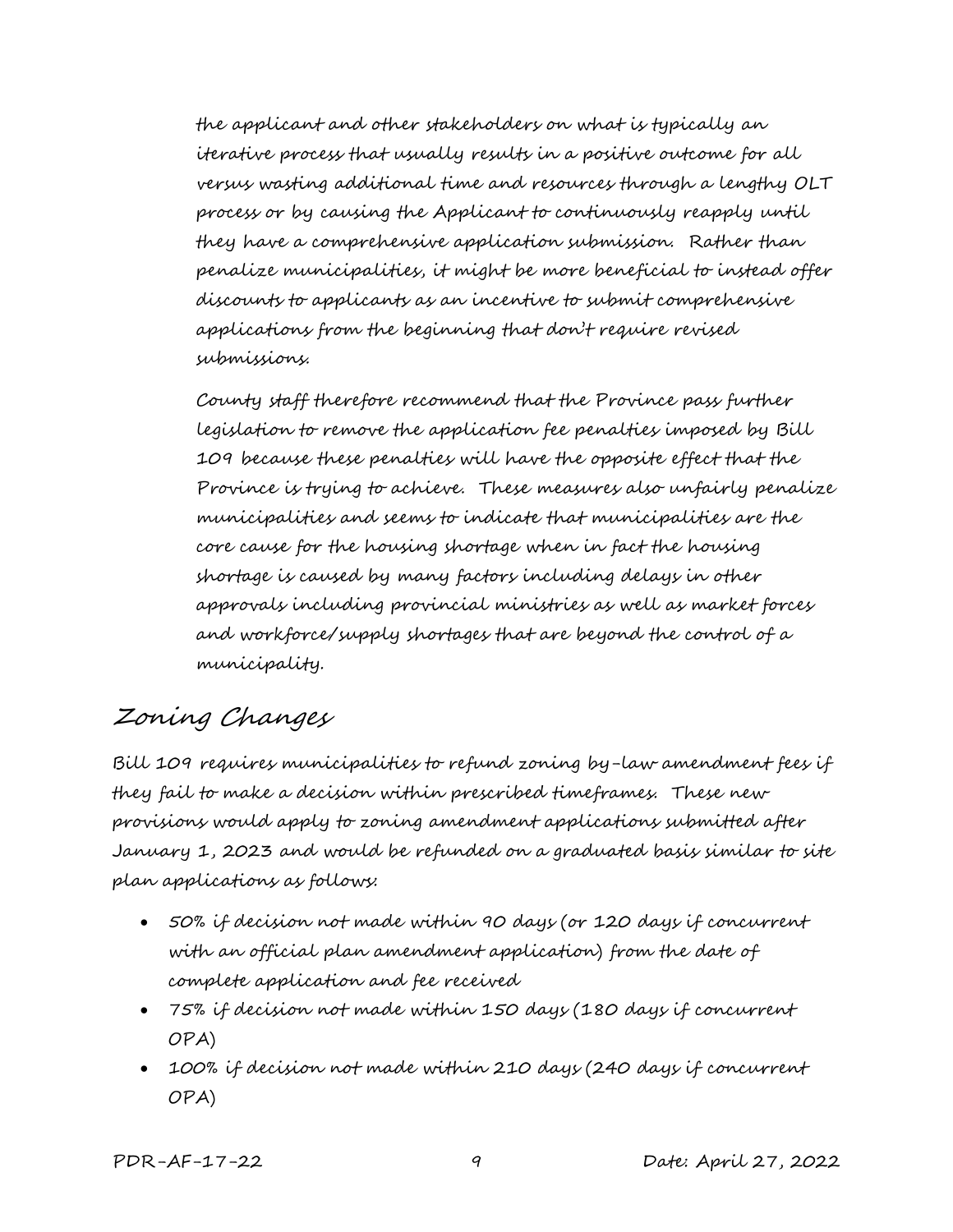County Staff Comments – County staff would echo the same comments provided regarding the site plan application refunds described earlier and therefore recommend that the Province reverse these legislation changes as it could result in further delays in developments getting approved. The measures also unfairly penalize municipalities when there are many stakeholders involved in a planning process which are typically beyond the control of a municipality. There are also times where a zoning bylaw amendment is being processed concurrently with a plan of subdivision application and these penalties could cause municipalities to prematurely pass the zoning amendment ahead of the draft approval of the subdivision for fear of returning fees on the zoning application. This could necessitate a second zoning amendment or minor variance if there are last minute changes to the subdivision. If the Province decides not to remove the penalties in their entirety, then at a minimum it is recommended that consideration be given to extend the timelines for processing a zoning amendment when there is a concurrent subdivision application similar to what has been recognized for concurrent OPA's. Another option would be the ability to waive the appeal period for uncontested zoning approvals where the applicant agrees and there are no objections to the zoning amendment, and no changes have been made between the public meeting and the passage of the zoning by-law.

## Plan of Subdivision Changes

Bill 109 made the following changes associated with plan of subdivisions:

- 1. Establishing regulation-making authority to prescribe what can or cannot be required as a condition of subdivision approval
- 2. Establishing a one-time discretionary authority to reinstate draft plans of subdivision that have lapsed within the past five years, where units have not been pre-sold to prevent redundancies

#### County staff comments:

1. With respect to regulating what can or cannot be required as a condition of subdivision approval, each development is unique and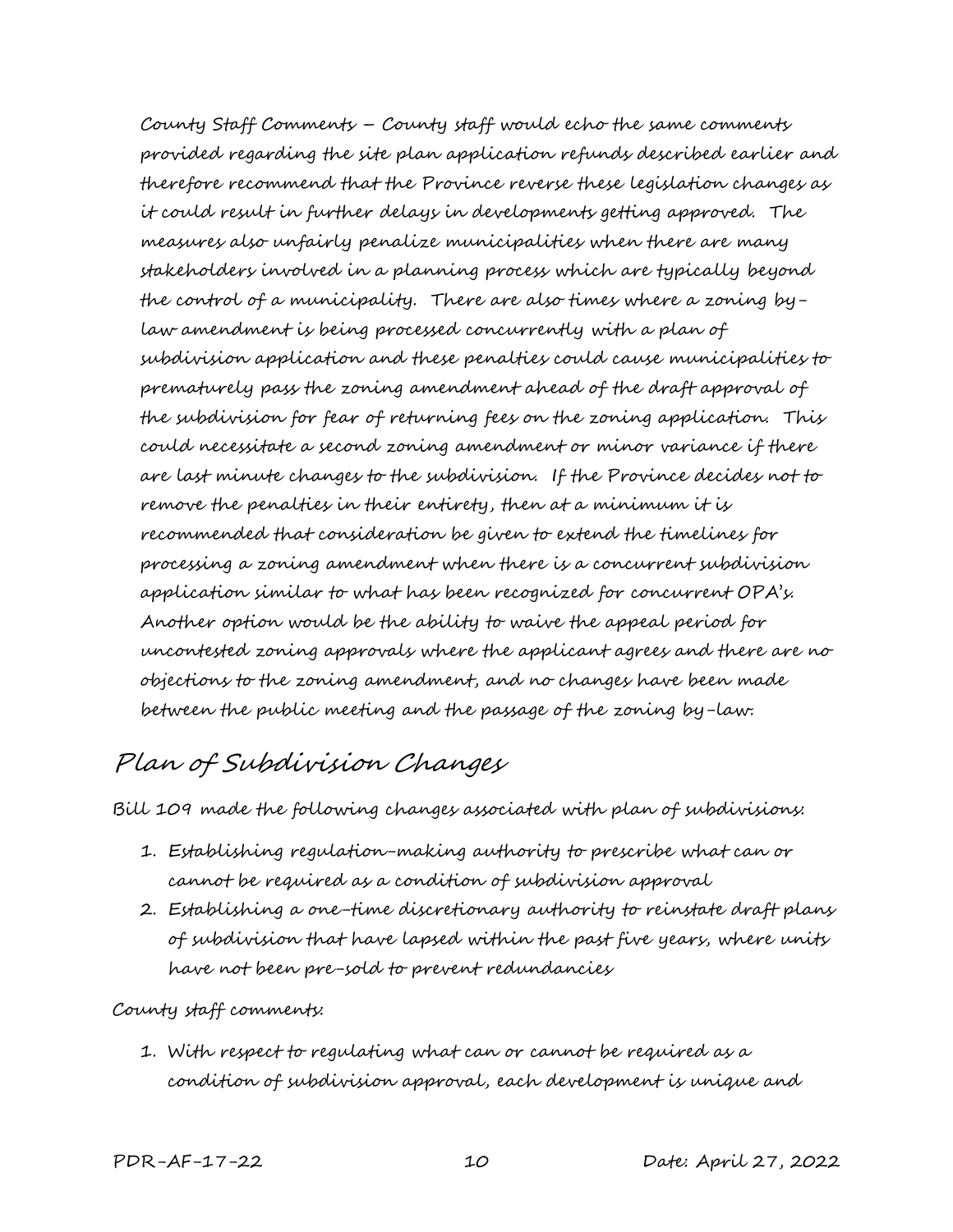therefore a generic 'one-size' fits all approach for conditions of draft approval does not work. There are a number of conditions which are generic and typically apply to each subdivision development, but in most cases there are at least several detailed conditions that are unique to each subdivision development and are informed based on the review and comments received from various stakeholders. Therefore, staff are concerned that if the Province prescribes specific details on what can or cannot be required as a condition of subdivision approval then this may limit the ability and flexibility for the approval authority to develop conditions that are unique to any given development proposal. This may require the municipality to require generic conditions that lack specific details and requiring details to be provided as part of the subdivision agreement process to the satisfaction of the municipality. By not being able to include specific details as part of the draft plan conditions, it is then left up to interpretation as to what specific matters will be required at the subdivision agreement stage. This interpretation could vary based on staff or council changes. Providing clarity and details in the draft plan conditions gives the developer more certainty and leaves less to the interpretation of staff and/or council when a subdivision gets to the final approval stage. In speaking with developers in the past, they indicated that certainty and knowing what is required upfront is key for them, and by not providing that certainty and clarity as part of detailed draft plan conditions will then leave a lot of uncertainty as part of the final approval process and the ability to satisfy draft plan conditions. County staff therefore recommends that the Province not prescribe specific details on what can or cannot be included in draft plan conditions as this could lead to further uncertainty and further delays in the final approval process. Municipalities require the flexibility to include specific draft plan conditions for each development because each development is unique and therefore a 'one-size fits all' approach for generic draft plan conditions does not work.

2. With respect to establishing a one-time discretionary authority to reinstate draft plans of subdivision that have lapsed within the past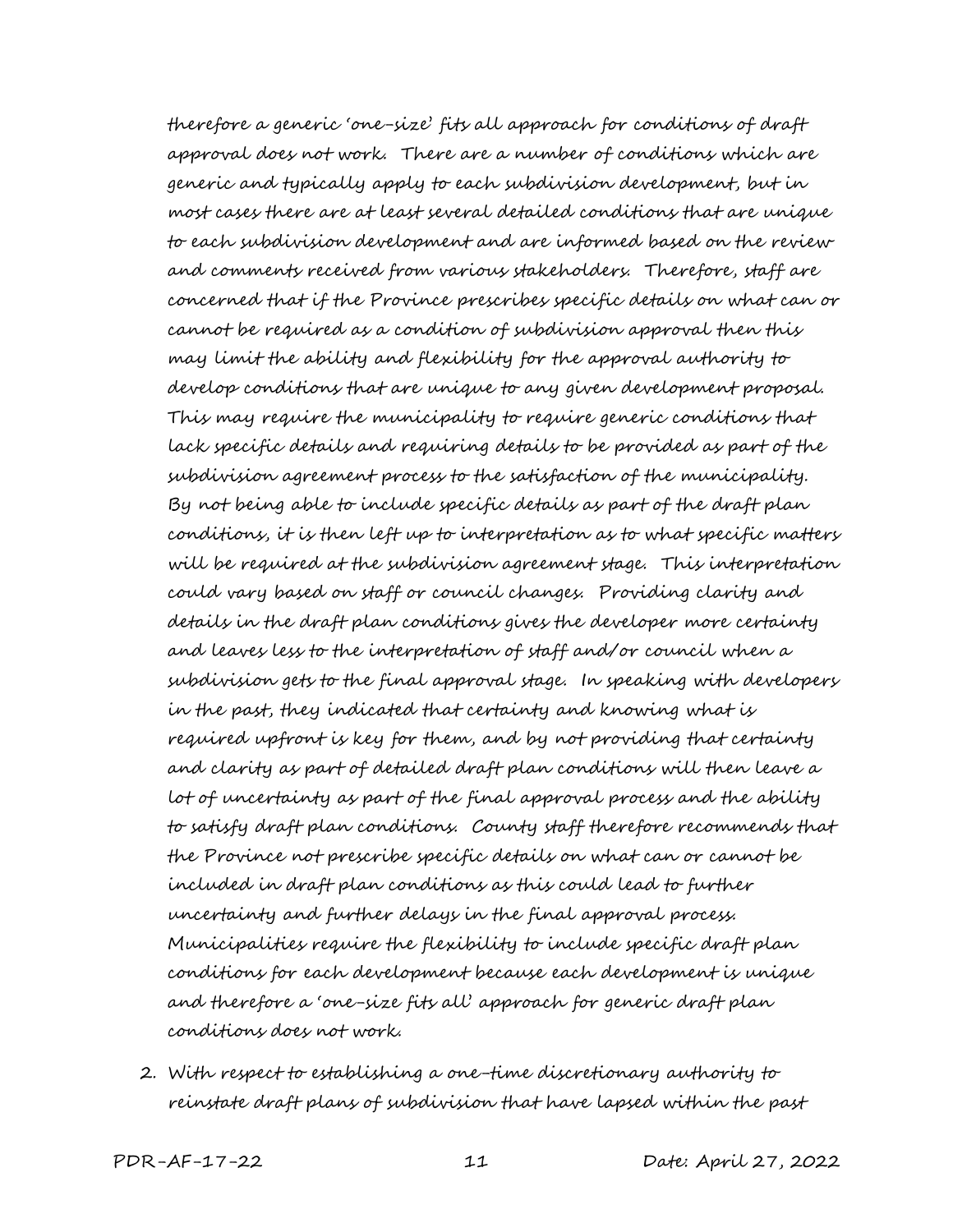five years, County staff generally supports this change. There have been situations where a draft approved subdivision has lapsed because the applicant inadvertently forgot to request an extension of draft approval. In some cases, a phased draft approved subdivision has lapsed part way through the process whereby some phases had already been issued final approval and later phases of the overall development had lapsed. Prior to Bill 109, once a subdivision has lapsed it causes the applicant to reapply and go through the full process again including having another public meeting. The changes made in Bill 109 will save both the applicant and the subdivision approval authority time and resources.

# Community Infrastructure and Housing Accelerator Tool

As part of the Bill 109 changes to the Planning Act, the Province has established a new tool called the Community Infrastructure and Housing Accelerator (CIHA) tool. The purpose of the CIHA tool is allow the Minister to expedite zoning changes for certain types of development if requested by a municipality. This new tool is very similar to a Minister's Zoning Order and can only be utilized for certain types of development outside of the Greenbelt Area. The Minister has to establish guidelines for this new tool prior to it being used. The Province did release a [draft guideline](https://ero.ontario.ca/notice/019-5285) that was posted to the ERO. It is unclear at this stage if the Province has already finalized the guideline at the same time that Bill 109 was given Royal Assent or if the Province is still accepting comments on the guideline.

Highlights of the guideline posted on the ERO include:

- The Minister will consider making a community infrastructure and housing accelerator order on the request of the council of a local municipality (lower or single tier) where the Minister believes it is in the public interest to do so.
- A community infrastructure and housing accelerator order can be used to regulate the use of land and the location, use, height, size and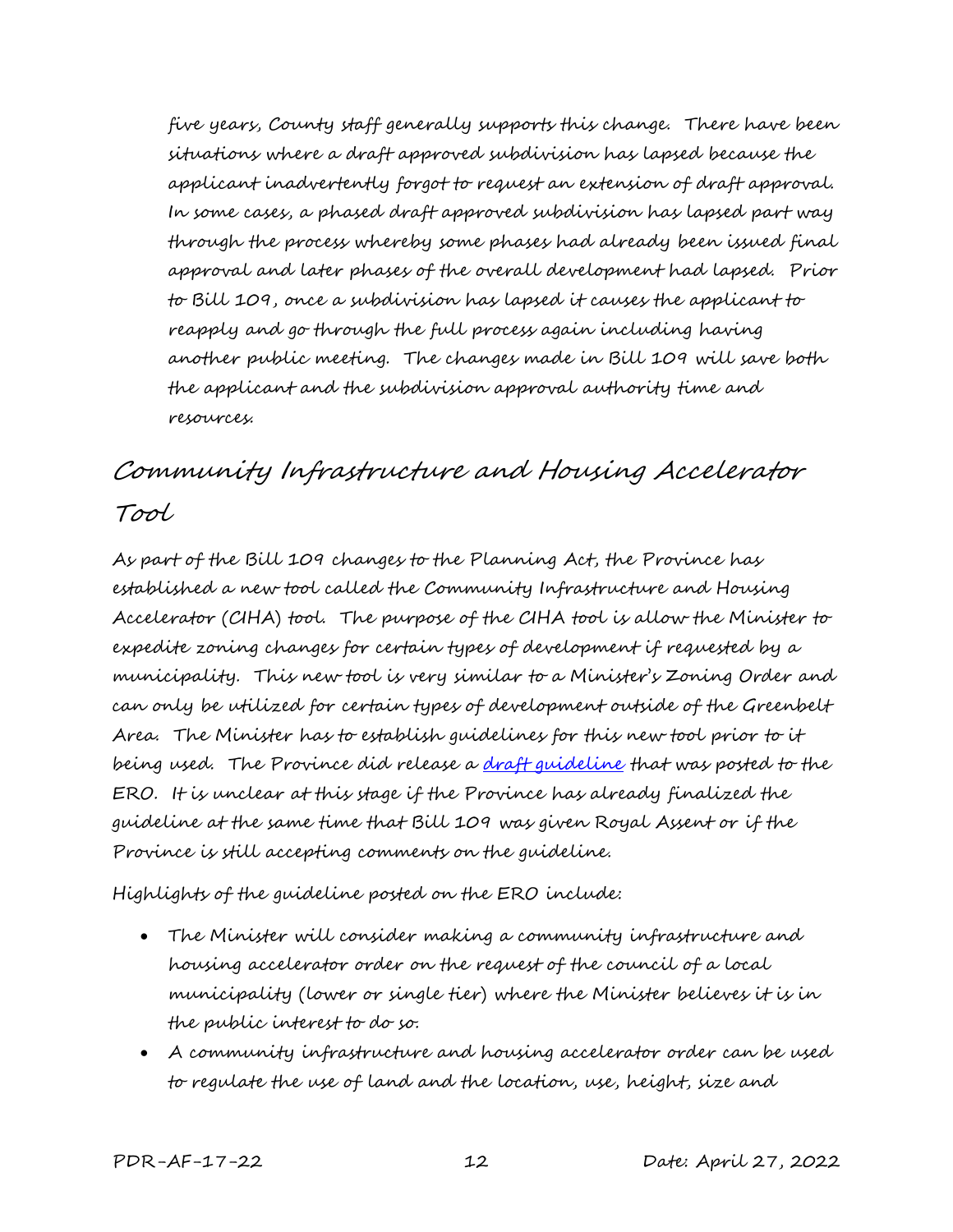spacing of buildings and structures to permit certain types of development.

- The requesting municipality is responsible for providing public notice, undertaking consultation and ensuring the order, once made, is made available to the public.
- A CIHA order will address zoning matters and will not address associated environmental assessment matters related to infrastructure if required for a specific development.
- The CIHA provisions allow the Minister (if requested by the local municipality) to provide that specific subsequent approvals are not subject to provincial plans, the Provincial Policy Statement, and municipal official plans.Subsequent approvals could include such things as licences, permits, approvals, permissions or other matters that are required before a use permitted by a CIHA order could be established, such as plans of subdivision and site plan control.
- The Minister will only consider an exemption from provincial policy requirements if the subsequent approval is needed to facilitate the proposed project, and the municipality provides a plan that would, in the opinion of the Minister, adequately mitigate any potential impacts that could arise from the exemption. This includes, but is not limited to, matters dealing with:
	- o Community engagement
	- o Indigenous engagement
	- o Environmental protection/mitigation
- The Minister may impose conditions on the approval of a CIHA order. Conditions imposed could be requiring that certain studies, assessments, consultations and other necessary due diligence are addressed before construction or site alteration. The lifting of a Minister's condition is at the sole discretion of the Minister.
- Types of development that can use this tool:
	- o community infrastructure that is subject to Planning Act approval that support the quality of life for people and communities by providing public services for matters such as health, long-term care,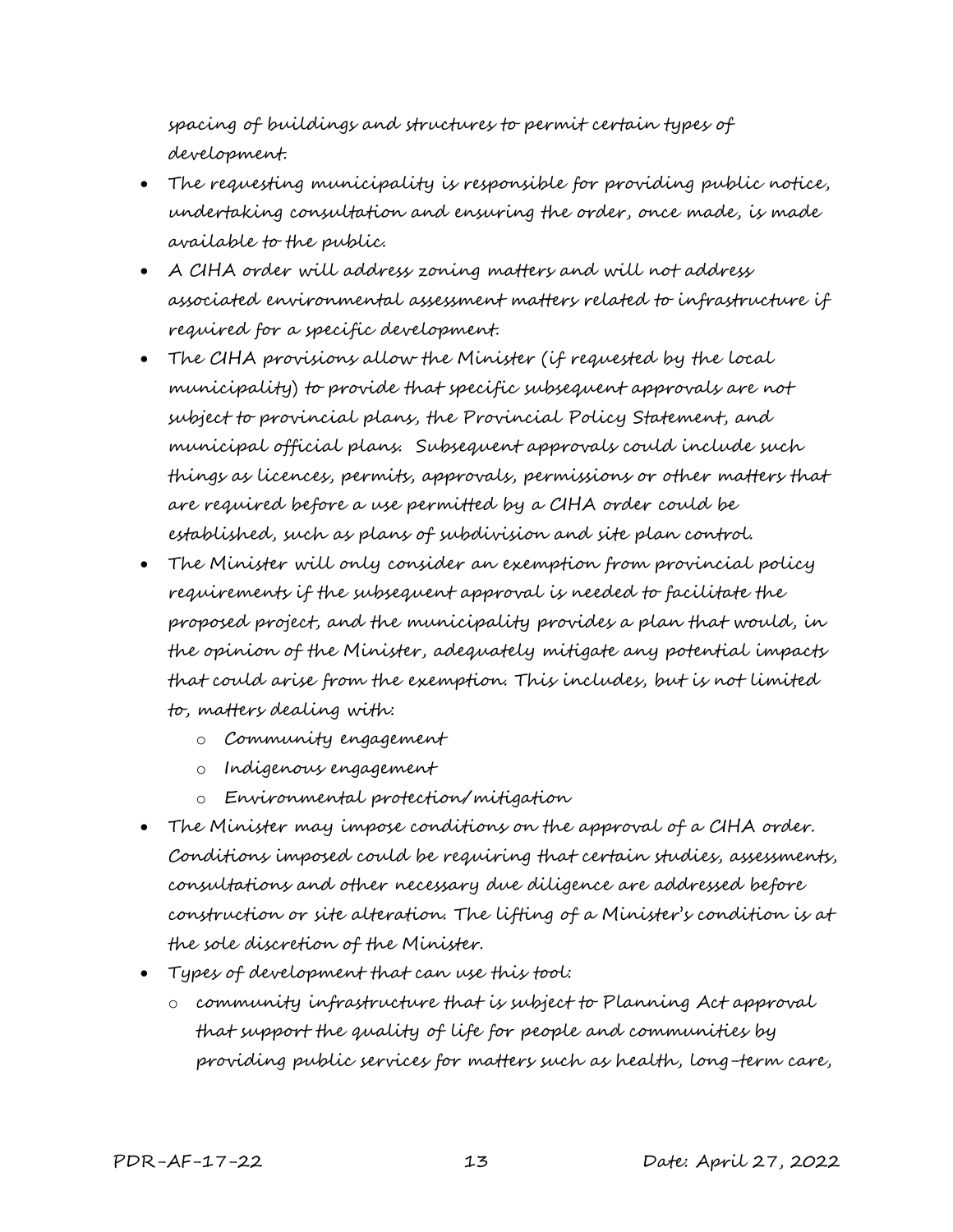education, recreation, socio-cultural activities, and security and safety

- o any type of housing, including community housing, affordable housing and market-based housing
- o buildings that would facilitate employment and economic development, and
- o mixed-use developments.

County staff comments – similar to MZO's, there is a time and place for a tool of this nature to be utilized such as a proposed development that would have significant overall benefit for the community but doesn't quite meet the current zoning provisions. This could include for example a new public hospital, a new long-term care facility, a municipally-owned or not-forprofit affordable housing build, supportive housing, transitional housing, etc. The development should still adhere to natural hazard and natural heritage policies to ensure that any potential impacts are mitigated and should require stakeholder consultation which it appears that the proposed CIHA guidelines would support.

It is unclear what the difference between a Minister's Zoning Order and a CIHA Order is, other than a CIHA tool is based on a request by a municipality versus an MZO can be at the request of a developer. The Minister typically seeks the support of the municipality for an MZO through a municipal council resolution. However, municipal support is not required in order for the Minister to issue an MZO whereas a CIHA Order has to be based on a request from a municipality. The CIHA tool also requires the Minister to establish guidelines prior to the Minister using the CIHA tool versus an MZO has no established guidelines at this time. Outside of those differences, there are a lot of similarities between an MZO and a CIHA Order.

Although County staff see merit in potentially using the CIHA tool to expedite certain developments that have a significant community benefit, it is recommended that this tool be utilized sparingly. County staff would instead recommend that flexibility be provided in current zoning by-laws to allow these types of developments in a variety of zones to ensure that developments that would provide significant community benefit can proceed without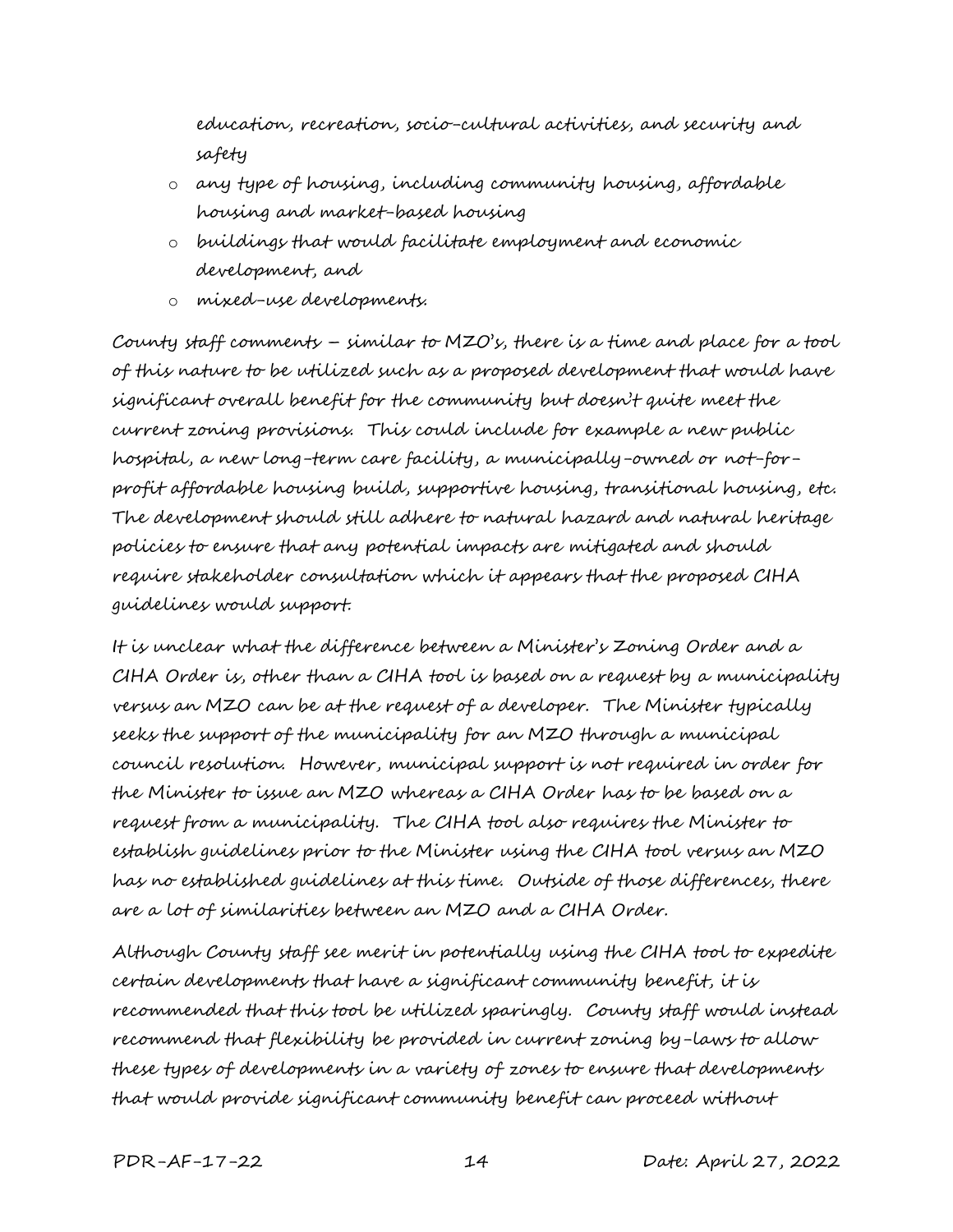requiring a zoning amendment. For example, developments such as community and affordable housing are needed in all of our communities and therefore these types of uses should be permitted in most compatible zones to allow the flexibility for these developments to proceed as expeditiously as possible. It is recommended that the Province consider adding upper-tier municipalities to the list of who can request a CIHA order in addition to single-tier/lower-tier municipalities.

### Other Changes

### **Planning Act**

Other changes were made to the Planning Act, including:

- For official plans (OP)/official plan amendments (OPA) where the Minister is the approval authority, the Act now allows the Minister to suspend the period of time after which there may be appeals of the failure of the Minister to make a decision on an OP/OPA.
- For OP's/OPA's where the Minister is the approval authority, the Minister now has the ability to refer an OP/OPA to the Ontario Land Tribunal for a recommendation or a decision.

### **Building Code Act**

The Province is also proposing some changes to the Building Code Act, including:

- o allowing 12-storey mass timber buildings
- o streamlining modular multi-unit residential building approvals
- o facilitating more infill and low rise multi-unit housing by exploring opportunities to allow for single means of egress in four to six storey residential buildings, while continuing to protect public health and safety
- o allowing residents and commercial tenants of the lower floors of super-tall buildings under construction to move into their units earlier, so they can find a home and open the doors of their business sooner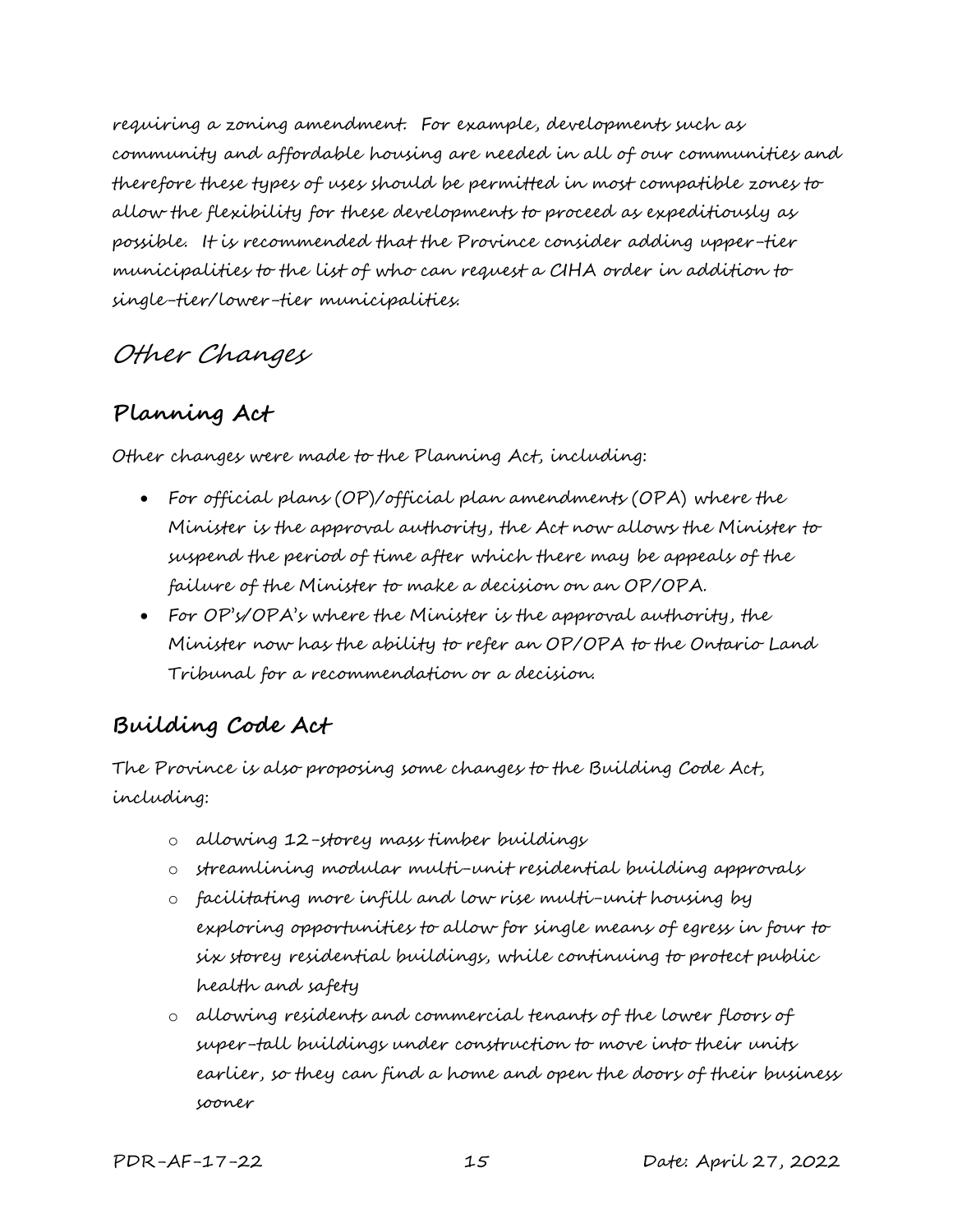County staff comments: County staff are generally supportive of the above changes to the Building Code as this provides further flexibility in the types of materials and housing design that can be considered which will hopefully result in more housing being created, subject to receiving comments from emergency providers.

#### **Improved Data Collection**

The Province has also proposed ways to improve data collection, including:

- Changes made to the Planning Act which require municipalities to publicly report on development applications that have been submitted, are complete, are under review and approved (for example, zoning, plans of subdivision, site plan) and the use of a data standard.
- Province is going to share the Ministry of Finance's annual population projections with municipalities and focus on the main drivers of the population growth of Ontario's census divisions, such as immigration and intra-provincial migration. This will help them plan more accurately and intelligently to meet their short and long-term housing needs.
- Province says they will also partner with municipalities and industry to build a provincial data standard for planning and development applications. They note that this will support consistency and standardization to facilitate data sharing, reporting and e-permitting across the province.

County staff comments: County staff generally support exploring ways to improve and standardize data collection associated with development applications. The County recommends that this also extend to standardizing the collection of data associated with building permits.

#### **Surety Bonds**

Empower the Minister of Infrastructure to make a regulation to authorize landowners and applicants the use of types of surety bonds and other prescribed instruments to secure obligations in connection with local approval of land use planning matters. A future regulation would maintain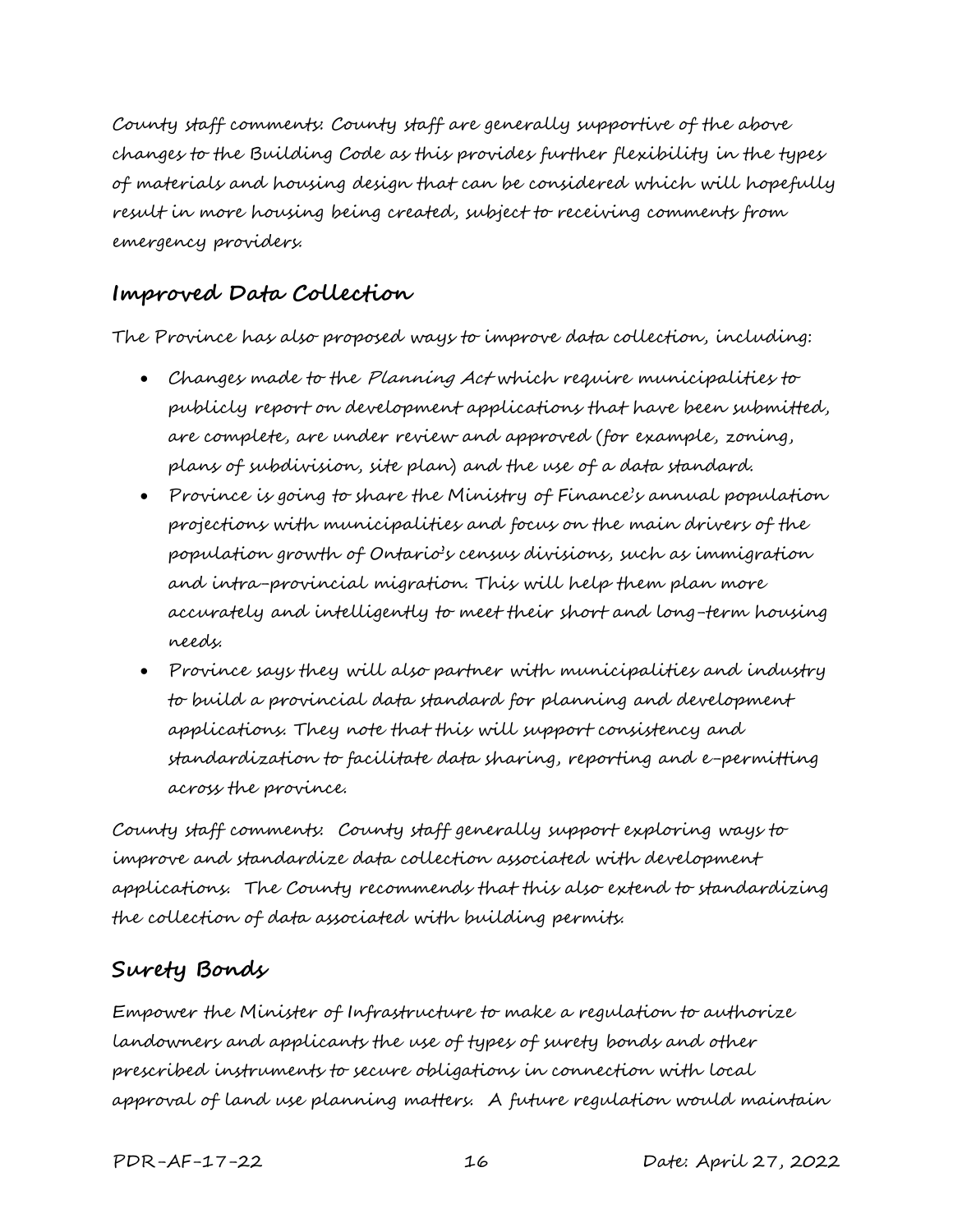the municipal ability to obtain the financial security they need to secure the land-use developer obligations in municipal agreements.

#### **OLT Improvements**

The Province will provide \$19 million in funding over three years to the Ontario Land Tribunal (OLT) to support faster case resolution, hiring more staff and adjudicators, and doubling the capacity for the use of expert land use planning mediators.

County staff comments: County staff generally supports efforts to improve the resources and capacity of the OLT to handle planning cases in a more timely and efficient manner.

### **Other Housing Consultations**

The Province has also announced a number of consultations related to housing, available on the Environmental Registry of Ontario. These include:

- [Seeking Feedback on Housing Needs in Rural and Northern Municipalities](http://mfoa.informz.ca/z/cjUucD9taT0xMzM1NzEwJnA9MSZ1PTkwNzYyOTgyMCZsaT0yNTQ4ODgyOA/index.html)  $-$  this consultation is seeking feedback on ways to address the unique housing needs of rural and northern municipalities in Ontario.
- [Opportunities to increase missing middle housing and gentle density, including supports](http://mfoa.informz.ca/z/cjUucD9taT0xMzM1NzEwJnA9MSZ1PTkwNzYyOTgyMCZsaT0yNTQ4ODgyOQ/index.html)  [for multigenerational housing](http://mfoa.informz.ca/z/cjUucD9taT0xMzM1NzEwJnA9MSZ1PTkwNzYyOTgyMCZsaT0yNTQ4ODgyOQ/index.html) - this consultation is focused on finding ways to support gentle density and increase Ontario's missing middle housing, including encouraging multigenerational housing solutions.
- [Seeking Feedback on Access to Provincial Financing for Not-for-Profit](https://www.ontariocanada.com/registry/view.do?postingId=41451&language=en)  [Housing Providers](https://www.ontariocanada.com/registry/view.do?postingId=41451&language=en) – this consultation is seeking feedback on the specific challenges and barriers faced by not-for-profit housing providers in accessing capital, whether through commercial or government loans or through federal and provincial government programs and exploring ideas and solutions for addressing these challenges.

Questions have been posed by the provincial government in relation to these consultations and staff have prepared some comments in response to those questions.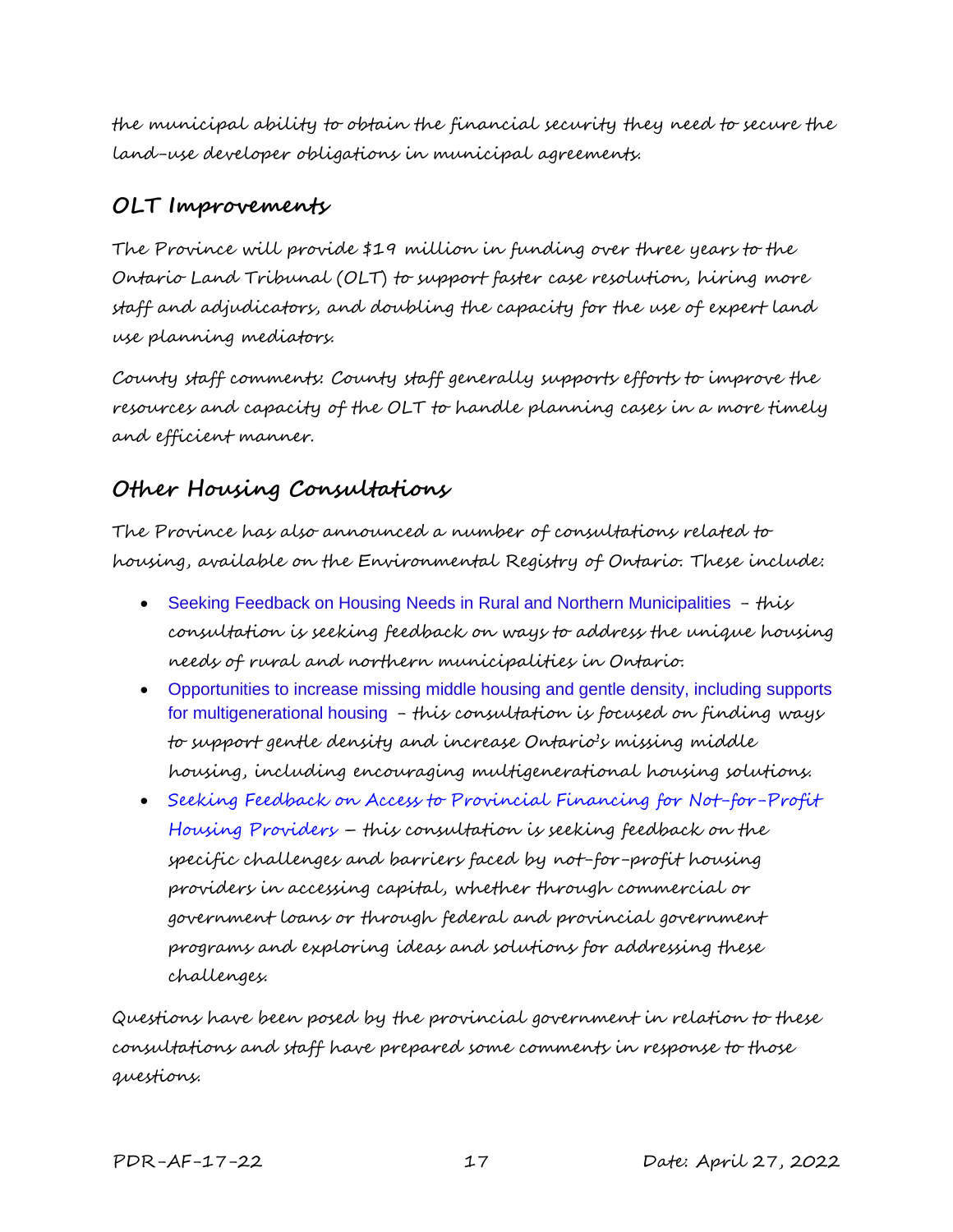### **Housing Needs in Rural and Northern Municipalities**

Question 1 - What are the key barriers impacting your municipality in meeting its housing needs that may be unique to northern and rural communities?

- NIMBYism
- Increasing land costs
- Increasing development and building costs
- Increasing housing prices market forces increasing the demand for housing beyond what can be supplied by the current market
- Not enough builders and licensed contractors to keep up with demand
- Housing being used for short-term accommodation which impacts overall housing supply for residents
- Not having the proper type and mix of residential units available to meet market and affordability needs e.g. needing more smaller and rental units for downsizing and/or earlier entry to the housing market for first-time buyers/renters

Question 2 – What kind of flexibility is needed to address housing needs in your municipality?

- The more flexibility provided to municipalities to address our housing needs, the better and therefore we need provincial policies and programs that allows greater flexibility for municipalities to make decisions that respond to the needs of our communities. This could include policies that allow municipalities the flexibility to deal with settlement area boundary expansions to increase the supply of land to allow for affordable and attainable housing to be created, or for employment land conversions, without the need for an extensive comprehensive review (especially in situations where there are lands designated within a settlement area and landowners have no interest in developing them in the near future).
- Financial programs to create transitional housing, supportive housing and not-for-profit housing. Similar to the Social Services Relief Funds, staff recommend at a minimum that a similar funding program be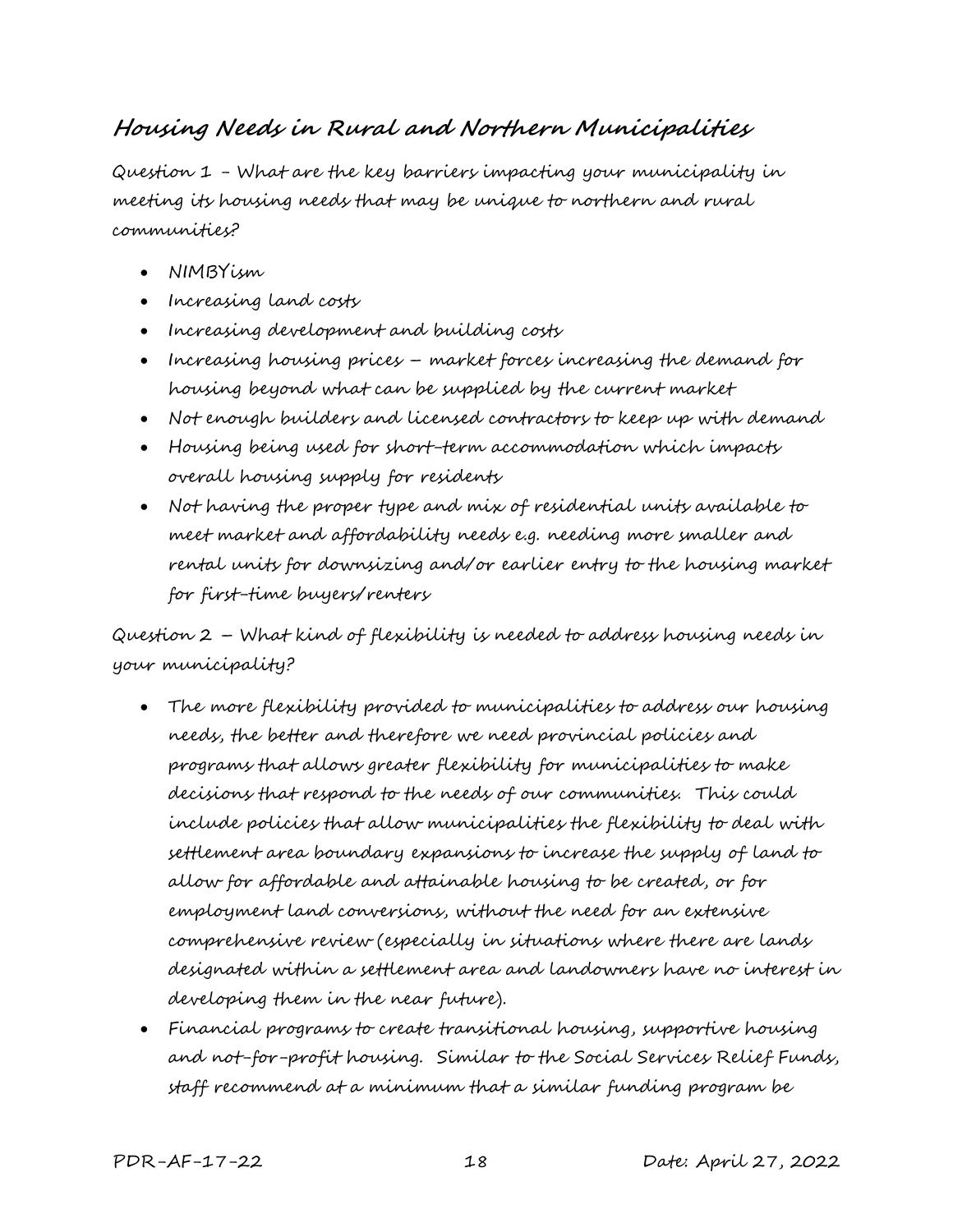provided by the Province to help support the creation of more community housing to ensure that we are providing housing supports for those most in need in our communities.

 Focusing community consultation requirements during the creation/updating of official plans and zoning by-laws. Once the OP and zoning by-laws have been updated, consider reducing consultation requirements for site plan and plan of subdivision applications that conform to the updated OP and zoning by-law. For example, if an OP and zoning by-law has been updated in the last 5 to 10 years and has gone through extensive community consultation, then the consultation requirements for site plan applications and plan of subdivision applications that conform to the updated planning documents could be reduced and should be treated as technical exercises implementing the community's vision. This would encourage both upper-tier and lowertier municipalities to keep their OP and zoning by-laws up to date and ensure there has been extensive community consultation as part of the creation of those documents. Once the OP and zoning documents are updated, any subsequent applications/approvals that conform to the community's documents should be expedited.

Question 3 - What potential tools or policies could the government consider to address housing needs in your municipality while balancing other provincial priorities?

- Incentives funding from the Province to assist with incentives to target specific housing required in rural municipalities
- Building code updates to allow for more housing types including modular housing/tiny housing
- Community Improvement Plans– allow these to be created by Counties without restrictions
- Allow all municipalities to implement Inclusionary Zoning provisions without the current restrictions that are imposed. This would allow municipalities to set a specified percentage of housing be at an affordable housing rate for all new developments or the developer could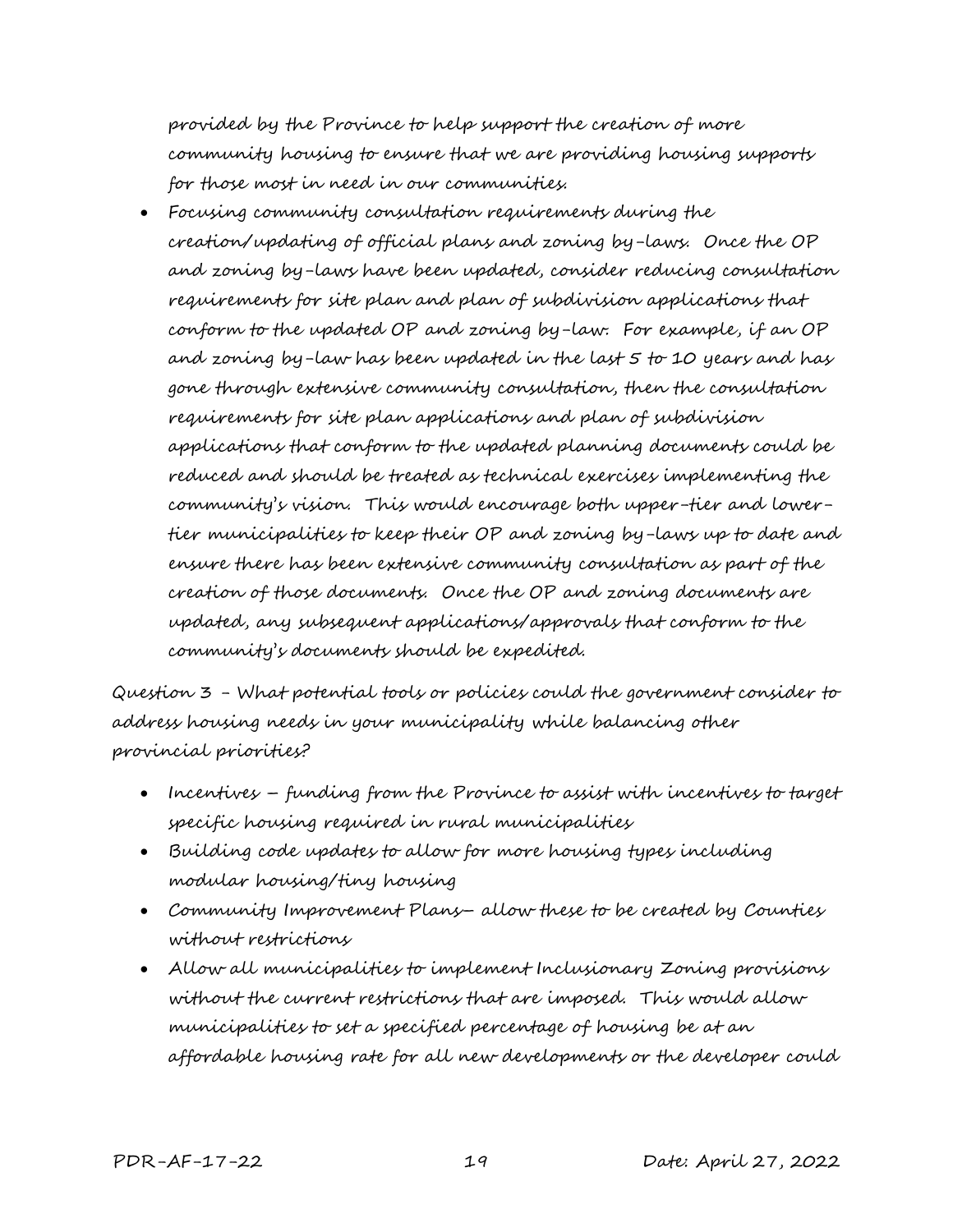provide a contribution in-lieu of affordable housing that can then be used to build more community housing/not-for-profit housing.

- Any provincial owned lands that are surplus to the needs of the Province – transfer these to local municipalities so that it can either be used to create community housing or so that it can be sold to create funds to support the creation of community housing.
- Make changes to the Municipal Act and Real Estate and Business Brokers Act to make it easier for both upper-tier and lower-tier municipalities to dispose of surplus county/municipal lands for affordable housing purposes
- Regulating short-term accommodations province-wide
- Additional funding for planning and development review staff to 'speed up' the process. Similar to the addition of funds to the OLT, additional funds at the municipal and county levels would help expedite planning approvals.
- Assisting municipalities with public education and awareness on the importance of providing community housing, affordable housing and attainable housing in communities throughout the Province and the need to support different forms of housing and housing at higher densities.

Question 4 - Do you have other suggestions for ways to improve housing supply and needs in rural and northern municipalities?

- Funding from Province to support the development of new community housing and infrastructure to support further housing (e.g. funding for servicing infrastructure to add capacity to municipal water and sewage treatment plants and for broadband infrastructure).
- Update the Building Code to require more energy efficient homes and apartments to be net-zero ready to help keep home energy costs low and by requiring at a minimum electrical conduit for electric vehicle chargers.
- Programs and tools that actually support housing for those most in need (i.e. vulnerable populations, low to moderate income households, etc.). Although increasing housing supply might help to level off the average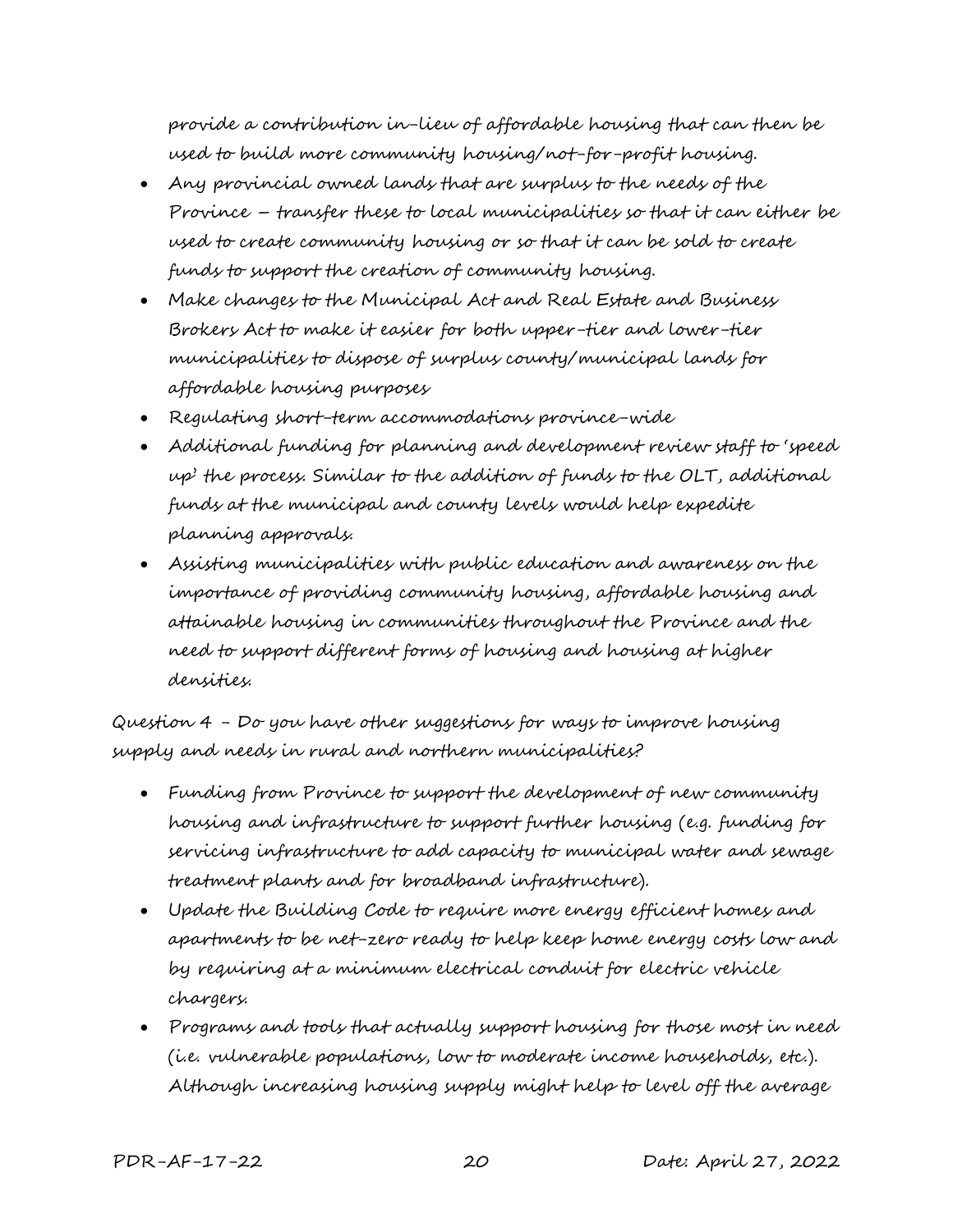home prices, this still does not address housing supply for those most in need.

- Establishing a guaranteed basic income/living wage province-wide so that everyone has sufficient funds to secure and maintain housing
- Additional funding and/or supports for post-secondary institutions training skilled trades locally to support the labour force who builds the housing

# **Opportunities to Increase Missing Middle Housing and Gentle Density, including Supports for Multigenerational Housing**

Question 1 - What are the biggest barriers and delays to diversifying the types of housing built in existing neighbourhoods?

- NIMBYism
- Appeals to OLT
- Dated official plans and zoning by-laws due to staff resource challenges caused by increasing application volumes and development inquiries
- Significant upfront investment required for rental apartments before a return on investment is seen.
- Length of time for provincial approvals for things such as record of site conditions, MTO approvals, EA approvals, etc.

Question 2 - What further changes to the planning and development process would you suggest to make it easier to support gentle density and build missing middle housing and multigenerational housing, in Ontario?

 Grey County, in partnership with our member municipalities, are taking actions locally to address housing challenges through the County's Housing Action Plan. This includes providing incentives for priority housing developments through the Community Improvement Plan Program, offering Development Charge exemptions for purposebult rental housing, exploring the use of County and municipallyowned surplus lands to support future affordable housing builds, establishing an Affordable Housing Fund to support future community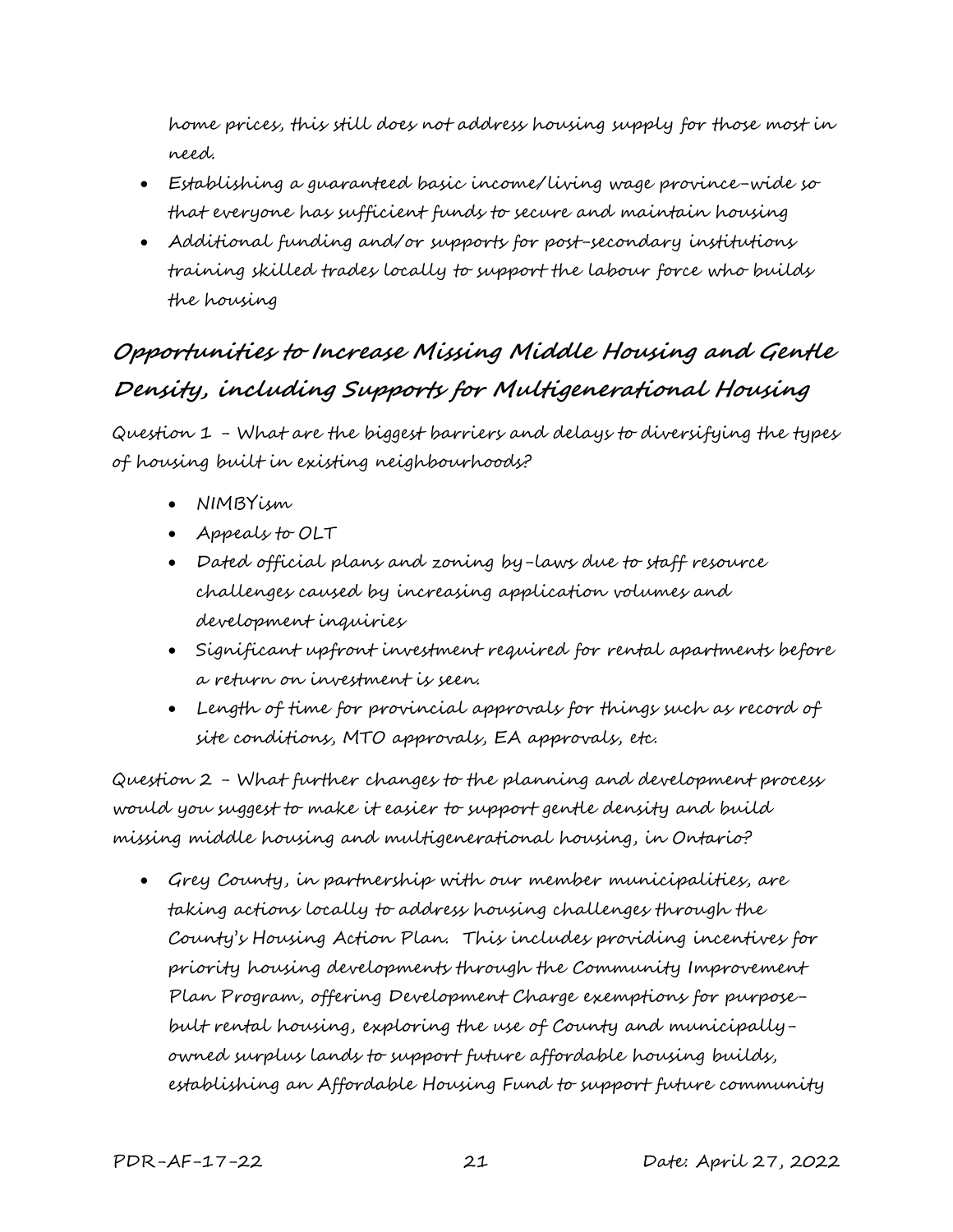housing and not-for-profit builds, ensuring our official plans and zoning by-laws are updated to allow for various housing densities and types without our communities, etc. Further information about the Housing Action Plan can be found in the reports linked below:

- o [PDR-AF-01-20 Housing Options and Programs Report](https://docs.grey.ca/share/public?nodeRef=workspace://SpacesStore/323b7d04-ef08-468d-b4f9-9d78bf99c3c5)
- o [Addendum to PDR-AF-01-20 Updated Housing Action Plan and](https://docs.grey.ca/share/public?nodeRef=workspace://SpacesStore/c03cf9e1-895e-436f-8809-b65073d867d9)  [Next Steps](https://docs.grey.ca/share/public?nodeRef=workspace://SpacesStore/c03cf9e1-895e-436f-8809-b65073d867d9)
- The Province should consider limiting appeals of zoning by-law amendments that are associated with implementing a proposed/draft approved plan of subdivision. The appeal limitations should be similar to the appeal limitations for plans of subdivision under the current Act.
- Similar to what was described earlier, focusing community consultation requirements during the creation/updating of official plans and zoning by-laws and reducing consultation requirements for site plans and subdivisions that conform with the community's planning documents if they have been updated in the past 5 to 10 years.

Question 3 - Are you aware of innovative approaches to land use planning and community building from other jurisdictions that would help increase the supply of missing middle and multigenerational housing?

See above re: Grey County Housing Action Plan

Question 4 - Are there any other changes that would help support opportunities for missing middle and multigenerational housing?

See previous responses

# **Access to Provincial Financing for Not-for-Profit Housing Providers**

Question 1 - Could easier or less costly access to lending increase the supply of not-for-profit housing?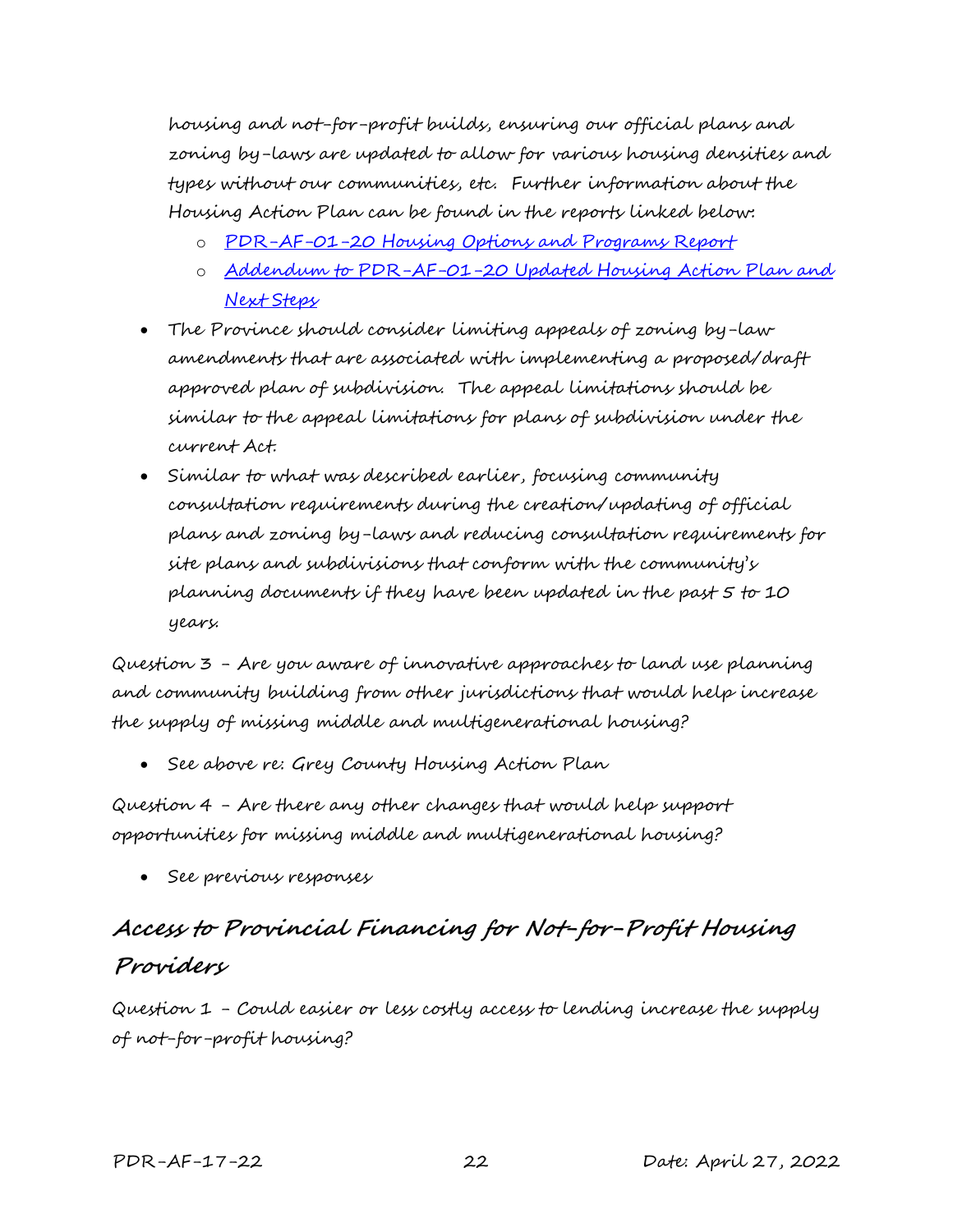Yes, but access to provincial surplus land or provincial grants to support more not-for-profit housing would be better

Question 2- What are the key barriers and gaps that prevent not-for-profit housing providers in accessing the capital financing needed to build and repair more housing (for example, through commercial and government loans or through capital financing and funding provided by federal and provincial programs)?

 Similar to other housing barriers, costs of land, costs of construction, lack of skilled labour/workforce to keep up with demand, etc.

Question 3 - Do the issues around access to financing differ for not-for-profit development of affordable rental housing compared to home ownership or other types of development? Are they different for private sources of financing (e.g., commercial lending) compared to government sources?

 For rentals – a lot of upfront financing required before they start seeing returns on that investment so anything that can be done to soften the upfront costs would be beneficial – Tax Increment Equivalent Grants, DC Exemptions, Application fee exemptions, no/low interest rate loans until construction completed, etc.

Question 4 - What role could government play in addressing those barriers? Is there an opportunity for various levels of government to work together to address barriers?

- Grey County and the members municipalities are already taking action to address some of these barriers through the implementation of the Housing Action Plan, the CIP program and DC Exemptions (see previous responses).
- Recommend the Province consider similar programs throughout the Province
- Allow both upper-tier municipalities and lower-tier municipalities to establish a CIP
- Provide access to Provincial surplus lands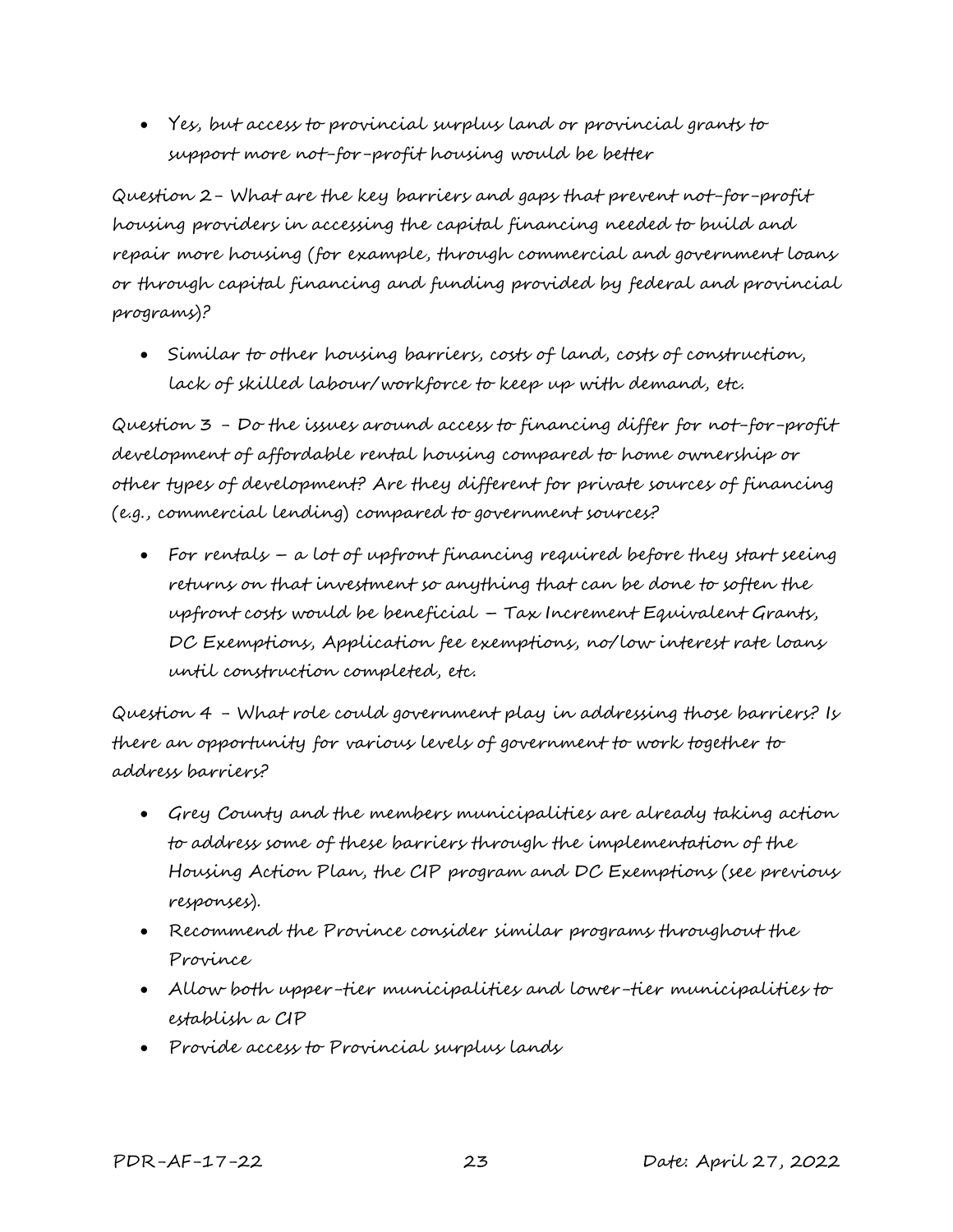Question 5 - How could the government prioritize its financial assistance to not-for-profit housing providers?

- 'Housing First' policy approach any surplus provincial lands be first offered to municipalities and not-for-profit housing providers to create community housing/not-for-profit housing
- Provide interest free loans and grants to create more community housing
- Ensure that provincial policies and approvals are not the barrier to the creation of housing
- Expedite any required provincial approvals for community housing and not-for-profit housing projects
- Ensure that there are sufficient provincial staff funding and resources for provincial ministries to review and approve matters associated with community housing developments/not-for-profit developments and for all developments for that matter

Question 6 - For not-for-profit developers: does your not-for-profit organization have long-term financing need for capital expenditure? If yes, then:

- a. Does your organization have surplus cash flows to service loan repayment?
- b. Does your organization have a third-party entity, such as a municipal government, that can provide a financial guarantee?

Question 7 - Do you have other suggestions for ways to improve non-profits housing providers' ability to build and repair more housing?

# Legal and Legislated Requirements

None with this report. The effect of new legislative changes can sometimes be tough to predict at this early stage, as some of the future changes will be implemented through further guidelines or regulation changes. Some of the changes are welcomed by the County, however there are changes that cause concern and recommend that the Province reconsider.

# Financial and Resource Implications